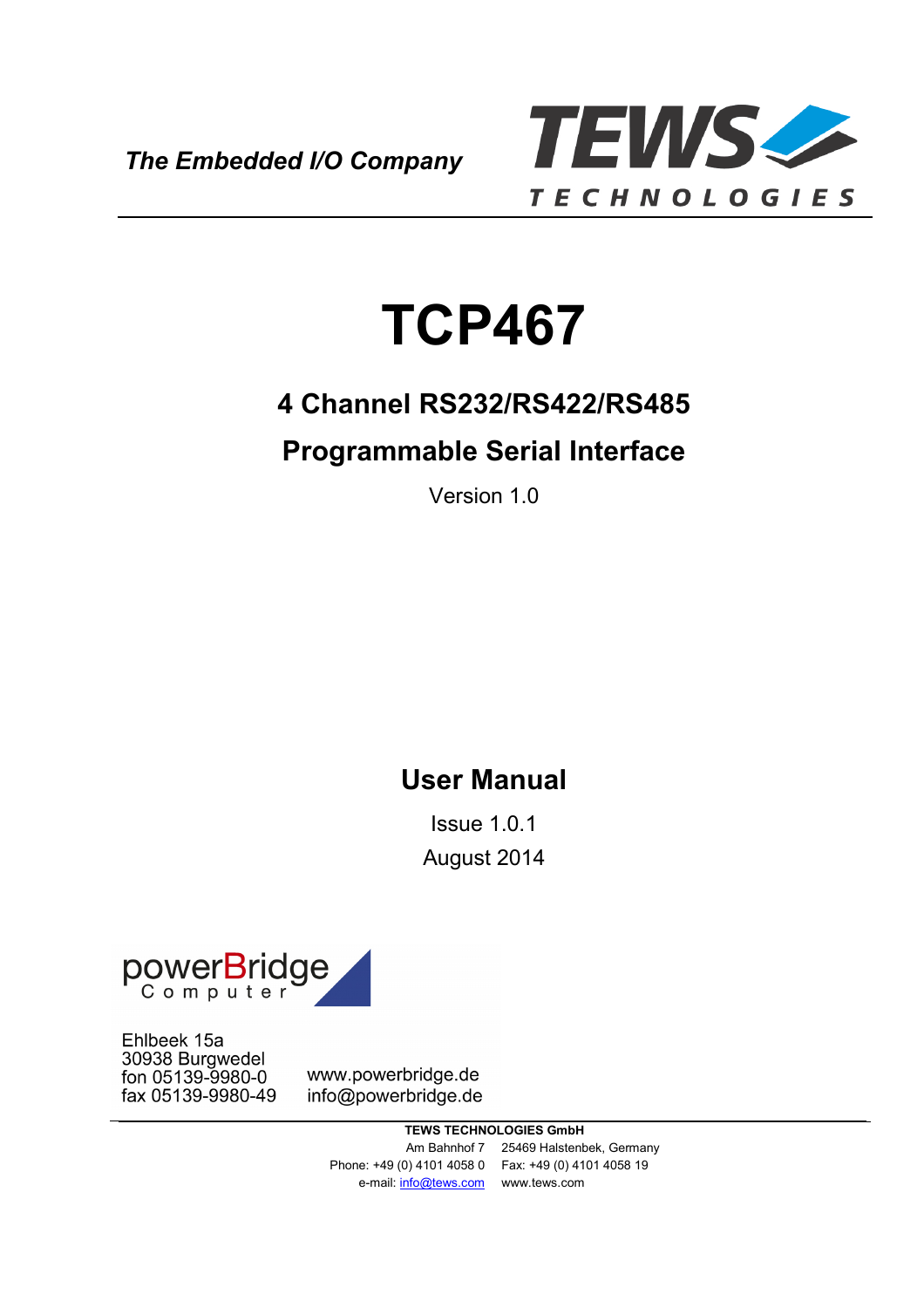

#### **TCP467-10R**

4 Channel RS232/RS422/RS485 Programmable Serial Interface, front panel I/O

#### **TCP467-11R**

4 Channel RS232/RS422/RS485 Programmable Serial Interface, front panel I/O with non standard RJ45 I/O pinout

This document contains information, which is proprietary to TEWS TECHNOLOGIES GmbH. Any reproduction without written permission is forbidden.

TEWS TECHNOLOGIES GmbH has made any effort to ensure that this manual is accurate and complete. However TEWS TECHNOLOGIES GmbH reserves the right to change the product described in this document at any time without notice.

TEWS TECHNOLOGIES GmbH is not liable for any damage arising out of the application or use of the device described herein.

#### **Style Conventions**

Hexadecimal characters are specified with prefix 0x, i.e. 0x029E (that means hexadecimal value 029E).

For signals on hardware products, an , Active Low' is represented by the signal name with  $#$  following, i.e. IP\_RESET#.

Access terms are described as:

| w   | Write Only |
|-----|------------|
| R   | Read Only  |
| R/W | Read/Write |
| R/C | Read/Clear |
| R/S | Read/Set   |
|     |            |

©2014 by TEWS TECHNOLOGIES GmbH

All trademarks mentioned are property of their respective owners.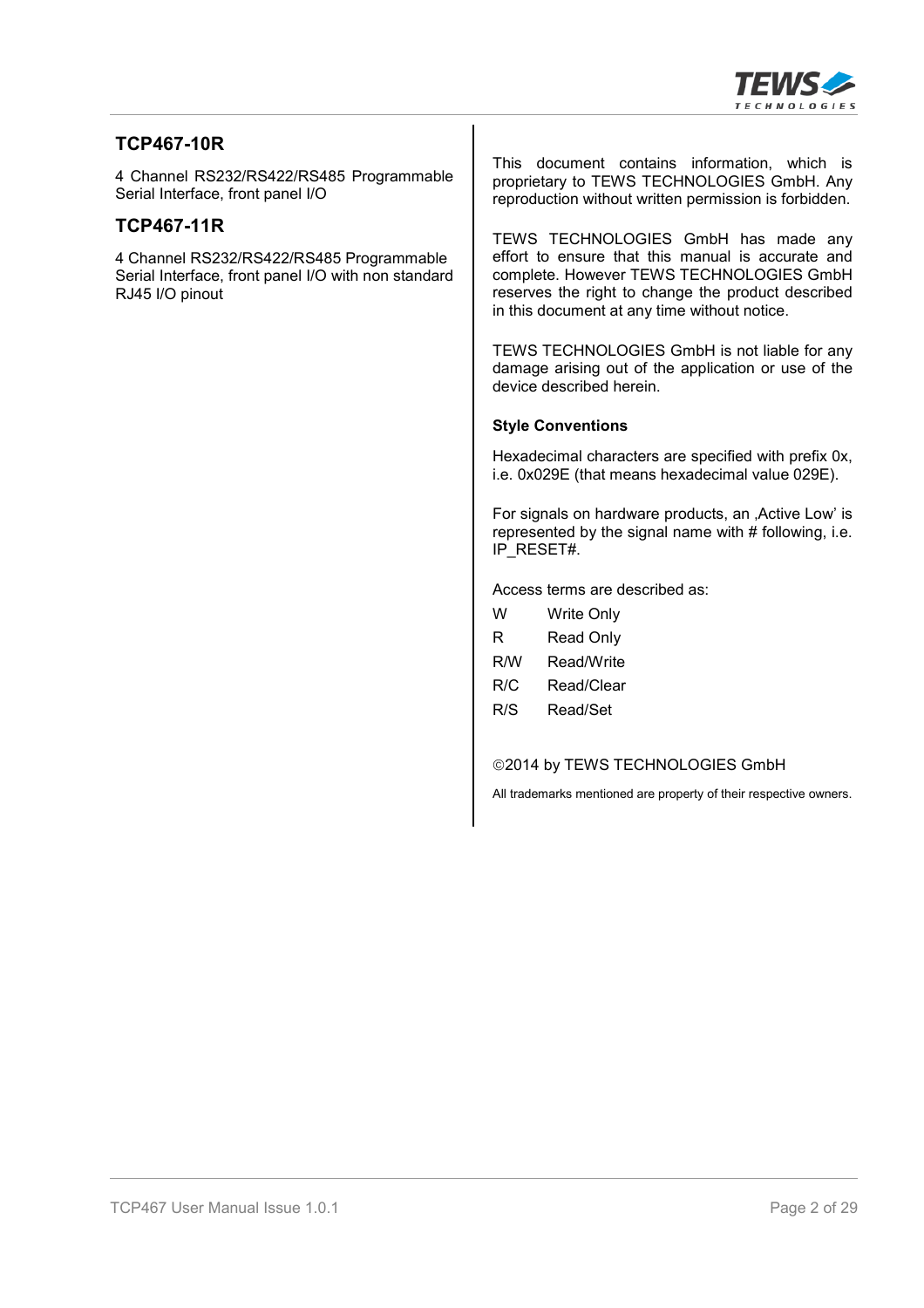

| Issue | <b>Description</b>      | <b>Date</b> |
|-------|-------------------------|-------------|
| 1.0.0 | Initial Issue           | April 2010  |
| 1.0.1 | <b>General Revision</b> | August 2014 |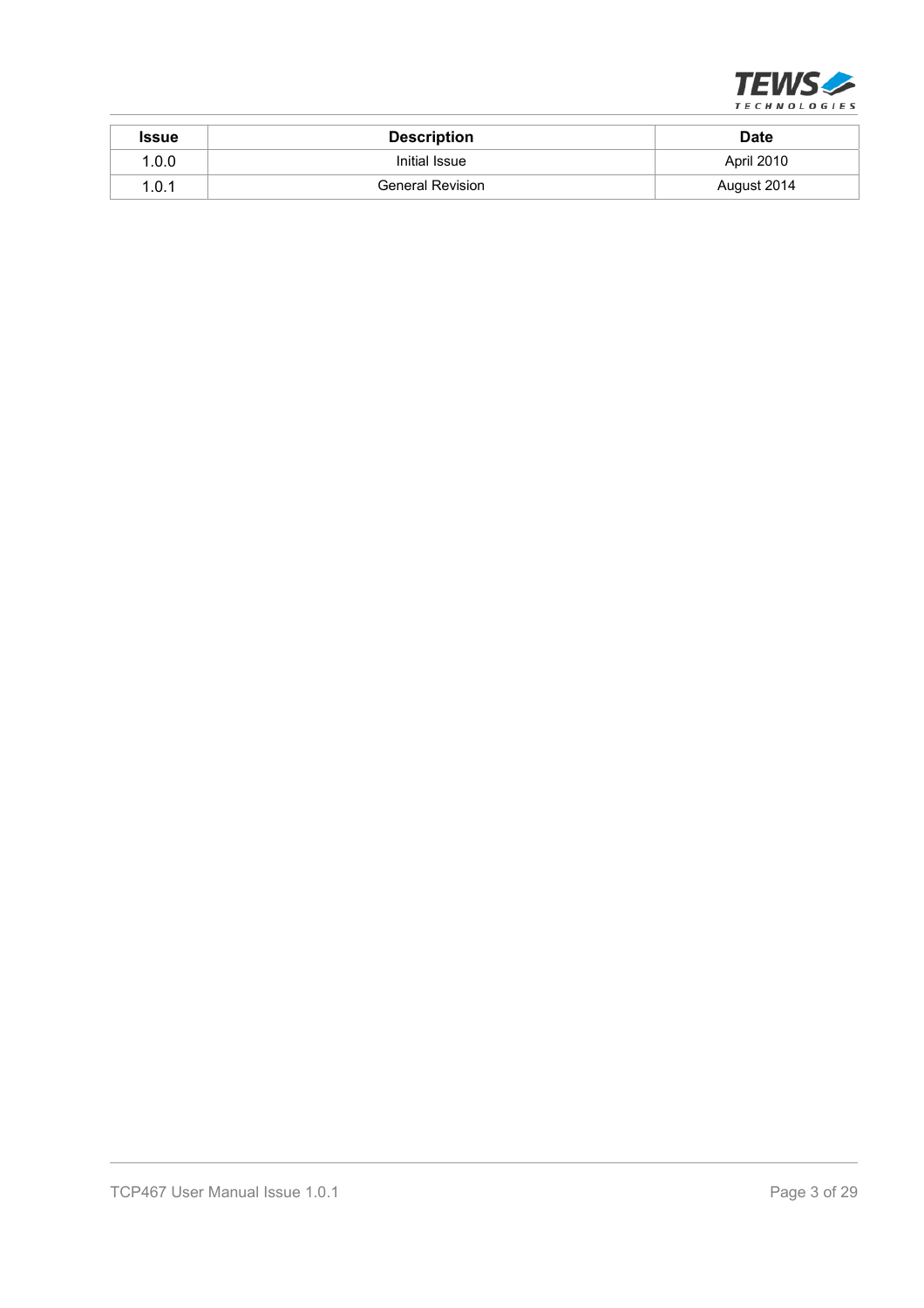

# **Table of Contents**

| 1                |                    |  |
|------------------|--------------------|--|
| $\boldsymbol{2}$ |                    |  |
| 3                |                    |  |
|                  | 3.1                |  |
|                  | 3.2                |  |
|                  | 3.2.1              |  |
|                  | 3.2.2              |  |
|                  | 3.2.3              |  |
| 4                |                    |  |
|                  | 4.1                |  |
|                  | 4.2                |  |
| 5                |                    |  |
|                  | 5.1                |  |
|                  | 5.1.1              |  |
|                  | 5.1.2              |  |
|                  | 5.2                |  |
|                  | 5.2.1              |  |
|                  | 5.2.2<br>5.2.2.1   |  |
|                  | 5.2.2.2            |  |
|                  | 5.3                |  |
|                  | 5.3.1              |  |
|                  | 5.3.1.1            |  |
|                  | 5.3.1.2            |  |
|                  | 5.3.1.3<br>5.3.1.4 |  |
|                  | 5.3.2              |  |
|                  | 5.4                |  |
|                  | 5.4.1              |  |
|                  | 5.4.2              |  |
|                  | 5.4.3              |  |
|                  | 5.4.4              |  |
|                  | 5.4.5<br>5.4.6     |  |
|                  | 5.5                |  |
|                  | 5.5.1              |  |
|                  | 5.5.2              |  |
|                  | 5.5.3              |  |
|                  | 5.5.4              |  |
|                  | 5.6                |  |
| 6                |                    |  |
|                  | 6.1                |  |
| $\overline{7}$   |                    |  |
|                  | 7.1                |  |
|                  | 7.2                |  |
|                  | 7.3                |  |
|                  |                    |  |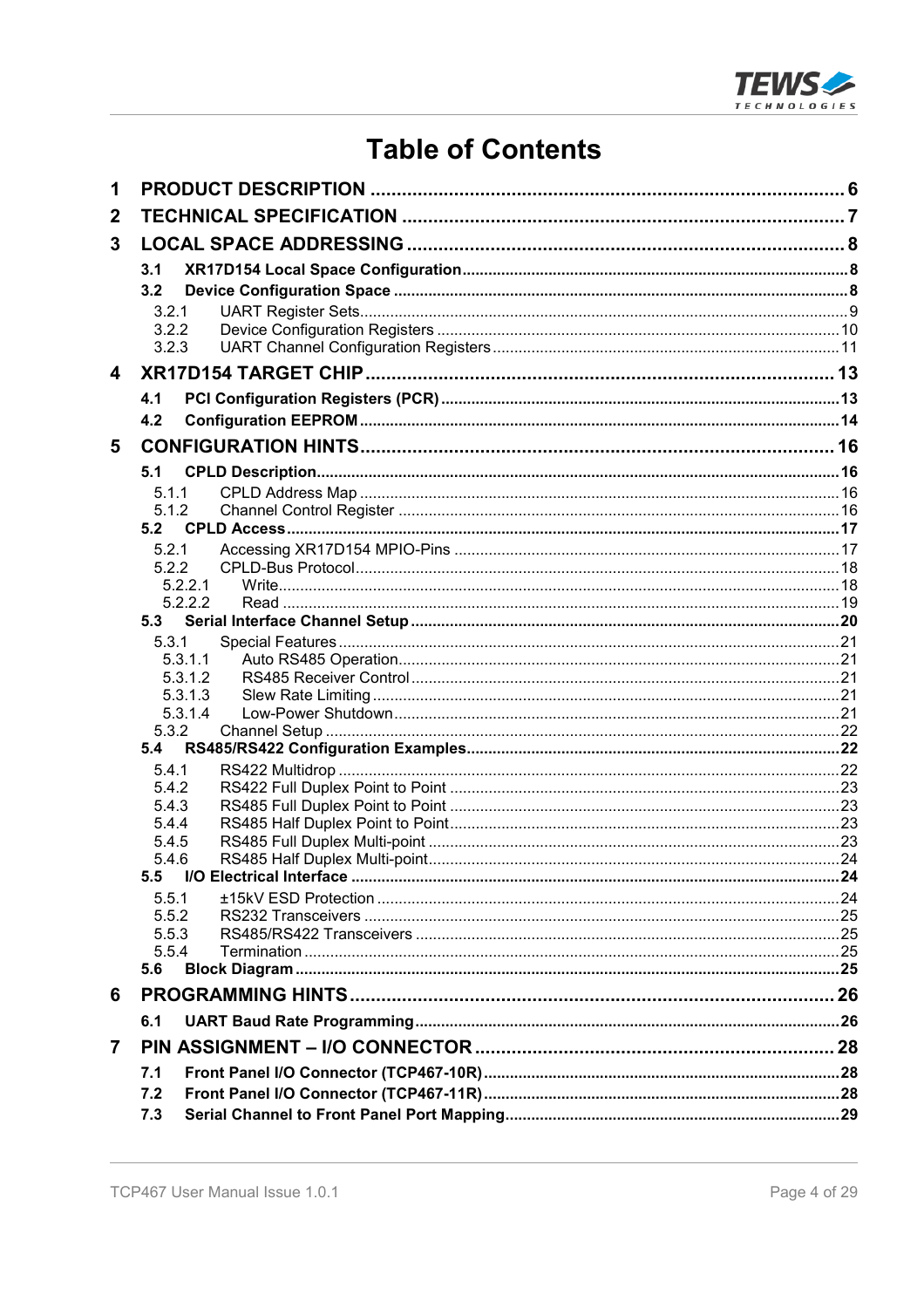

# **List of Figures**

# **List of Tables**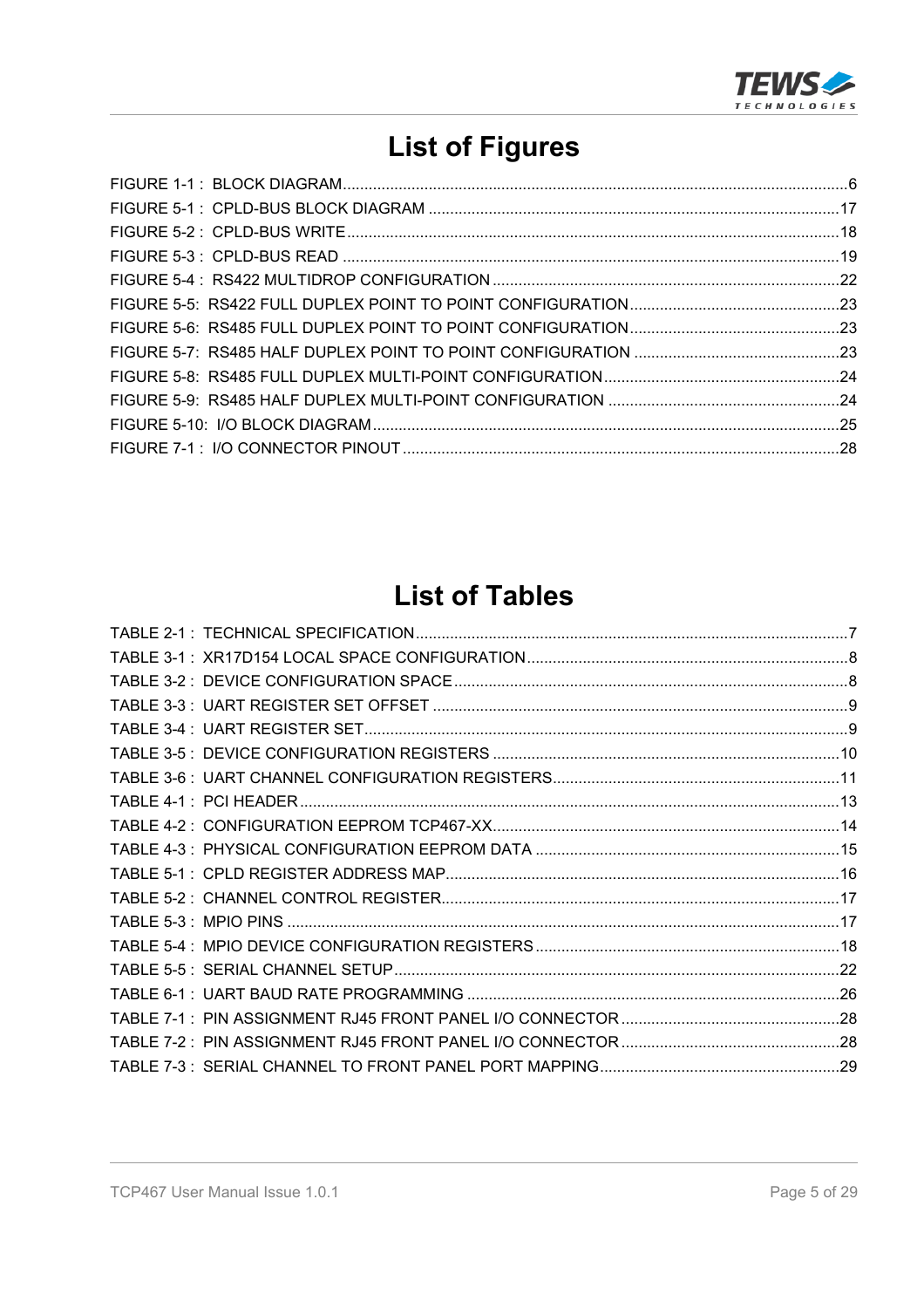

# **1 Product Description**

The TCP467 is a standard 3U 32 bit CompactPCI module and offers 4 channels of high performance RS232/RS422/RS485 programmable serial interface. The module offers front panel I/O with four RJ45 type connectors. The TCP467-10R provides a RJ45 I/O pinout according to EIA-232D. The TCP467-11R provides a non standard RJ45 I/O pinout (as used on Motorola CPU boards).

The serial channels can be individually programmed to operate as RS232, RS422 or RS485 full duplex/half duplex interface. In addition programmable termination is provided for the RS422/RS485 interfaces. After power-up all serial I/O lines are in a high impedance state.

Each RS232 channel supports RxD, TxD, RTS, CTS and GND. RS422 and RS485 full duplex support a four wire interface (RX+, RX-, TX+, TX-) plus ground (GND). RS485 half duplex supports a two wire interface (DX+, DX-) plus ground (GND).

Each channel has 64 byte transmit and receive FIFOs to significantly reduce the overhead required to provide data to and get data from the transmitters and receivers. The FIFO trigger levels are programmable and the baud rate is individually programmable up to 921.6 kbps for RS232 channels and 5.5296 Mbps for RS422 channels. The UART offers readable FIFO levels.

All channels generate interrupts on PCI interrupt INTA. For fast interrupt source detection the UART provides a special Global Interrupt Source Register.

All serial channels use ESD protected transceivers. ESD protection is up to ±15KV.

Ax programm<br>Terminativ Full / H<br>Duple RS422 /<br>RS485 CPLD **XR17D154** 5 x progra

The TCP467 can operate with 3.3V and 5.0V PCI I/O signaling voltage.

Figure 1-1 : Block Diagram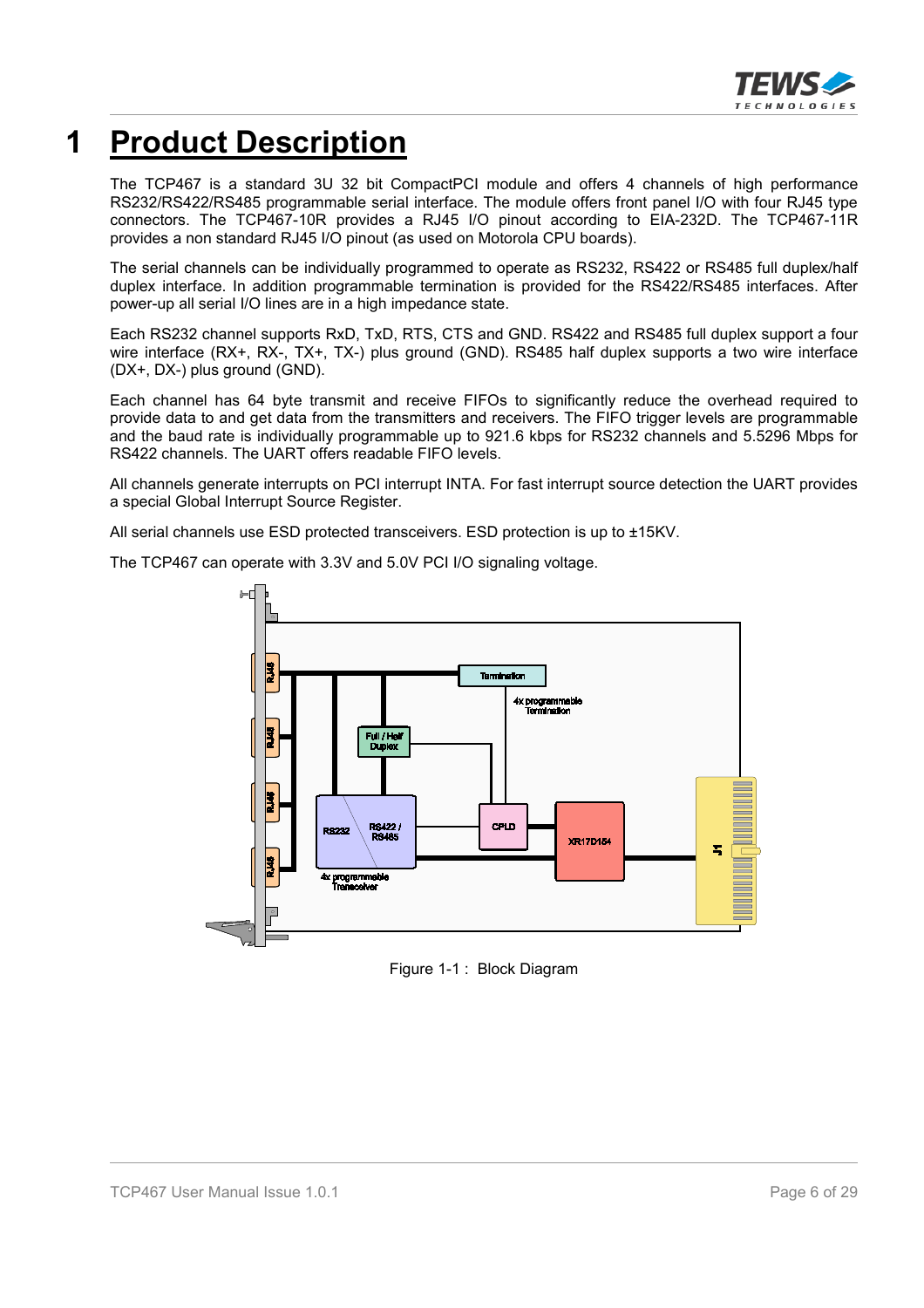

# **2 Technical Specification**

| <b>PMC</b> Interface              |                                                                                                                                                                                                                                                                               |                                                                                                                                                                                                                                                                                                                                                               |  |  |
|-----------------------------------|-------------------------------------------------------------------------------------------------------------------------------------------------------------------------------------------------------------------------------------------------------------------------------|---------------------------------------------------------------------------------------------------------------------------------------------------------------------------------------------------------------------------------------------------------------------------------------------------------------------------------------------------------------|--|--|
| <b>Mechanical Interface</b>       | Standard 3U 32 Bit CompactPCI module conforming to<br>PICMG 2.0 R3.0                                                                                                                                                                                                          |                                                                                                                                                                                                                                                                                                                                                               |  |  |
| <b>Electrical Interface</b>       | PCI Rev. 2.3 compliant<br>33 MHz / 32 bit PCI                                                                                                                                                                                                                                 | 3.3V and 5V PCI Signaling Voltage                                                                                                                                                                                                                                                                                                                             |  |  |
| <b>On Board Devices</b>           |                                                                                                                                                                                                                                                                               |                                                                                                                                                                                                                                                                                                                                                               |  |  |
| <b>PCI Target Chip</b>            | <b>XR17D154 (Exar)</b>                                                                                                                                                                                                                                                        |                                                                                                                                                                                                                                                                                                                                                               |  |  |
| <b>Quad UART</b>                  | <b>XR17D154 (Exar)</b>                                                                                                                                                                                                                                                        |                                                                                                                                                                                                                                                                                                                                                               |  |  |
| <b>Transceiver</b>                | <b>MAX3161E</b>                                                                                                                                                                                                                                                               |                                                                                                                                                                                                                                                                                                                                                               |  |  |
| I/O Interface                     |                                                                                                                                                                                                                                                                               |                                                                                                                                                                                                                                                                                                                                                               |  |  |
| <b>Interface Type</b>             |                                                                                                                                                                                                                                                                               | Asynchronous serial interface                                                                                                                                                                                                                                                                                                                                 |  |  |
| <b>Number of Channels</b>         | $\overline{4}$                                                                                                                                                                                                                                                                |                                                                                                                                                                                                                                                                                                                                                               |  |  |
| <b>Physical Interface</b>         | half duplex                                                                                                                                                                                                                                                                   | Software selectable RS232, RS422, RS485 full duplex, RS485                                                                                                                                                                                                                                                                                                    |  |  |
| <b>Serial Channel I/O Signals</b> | RS232: TxD, RxD, RTS, CTS, GND<br>RS422/RS485 Full Duplex: TxD+/-, RxD+/-, GND<br>RS485 Half Duplex: Dx+/-, GND                                                                                                                                                               |                                                                                                                                                                                                                                                                                                                                                               |  |  |
| <b>Termination</b>                | Software selectable 120 $\Omega$                                                                                                                                                                                                                                              |                                                                                                                                                                                                                                                                                                                                                               |  |  |
| <b>Programmable Baud Rates</b>    | RS232: up to 921.6 kbps<br>RS422: up to 5.5296 Mbps                                                                                                                                                                                                                           |                                                                                                                                                                                                                                                                                                                                                               |  |  |
| <b>ESD Protection</b>             | ±15kV - Human Body Model                                                                                                                                                                                                                                                      |                                                                                                                                                                                                                                                                                                                                                               |  |  |
| <b>I/O Connector</b>              | 4x RJ45 Modular Jack (Tyco Electronics 5558250-1)                                                                                                                                                                                                                             |                                                                                                                                                                                                                                                                                                                                                               |  |  |
| Front I/O Pinout                  | RS232 (TCP467-10): Compliant to TIA/EIA-561 (EIA-232D)<br>RS232 (TCP467-11): Compliant to TIP866-TM-20<br>RS422 (TCP467-11): Compliant to TIP866-TM-20                                                                                                                        |                                                                                                                                                                                                                                                                                                                                                               |  |  |
| <b>Physical Data</b>              |                                                                                                                                                                                                                                                                               |                                                                                                                                                                                                                                                                                                                                                               |  |  |
| <b>Power Requirements</b>         | 40 mA typical @ +5V DC (Shutdown, no load)<br>45 mA typical @ +5V DC (RS232, no load)<br>75 mA typical @ +5V DC (RS422, no load)<br>235 mA typical @ +5V DC (RS485 FD Master, no load)<br>210 mA typical @ +5V DC (RS485 HD, no load)<br>25 mA typical $@$ +3.3V DC (no load) |                                                                                                                                                                                                                                                                                                                                                               |  |  |
| <b>Temperature Range</b>          | Operating<br>Storage                                                                                                                                                                                                                                                          | -40 °C to +85 °C<br>-55 $^{\circ}$ C to +125 $^{\circ}$ C                                                                                                                                                                                                                                                                                                     |  |  |
| <b>MTBF</b>                       | 410 000 h                                                                                                                                                                                                                                                                     | MTBF values shown are based on calculation according to MIL-HDBK-217F and<br>MIL-HDBK-217F Notice 2; Environment: $G_B 20^{\circ}$ C.<br>The MTBF calculation is based on component FIT rates provided by the<br>component suppliers. If FIT rates are not available, MIL-HDBK-217F and<br>MIL-HDBK-217F Notice 2 formulas are used for FIT rate calculation. |  |  |
| <b>Humidity</b>                   | $5 - 95$ % non-condensing                                                                                                                                                                                                                                                     |                                                                                                                                                                                                                                                                                                                                                               |  |  |
| Weight                            | 130 <sub>g</sub>                                                                                                                                                                                                                                                              |                                                                                                                                                                                                                                                                                                                                                               |  |  |

| Table 2-1 : Technical Specification |  |  |
|-------------------------------------|--|--|
|-------------------------------------|--|--|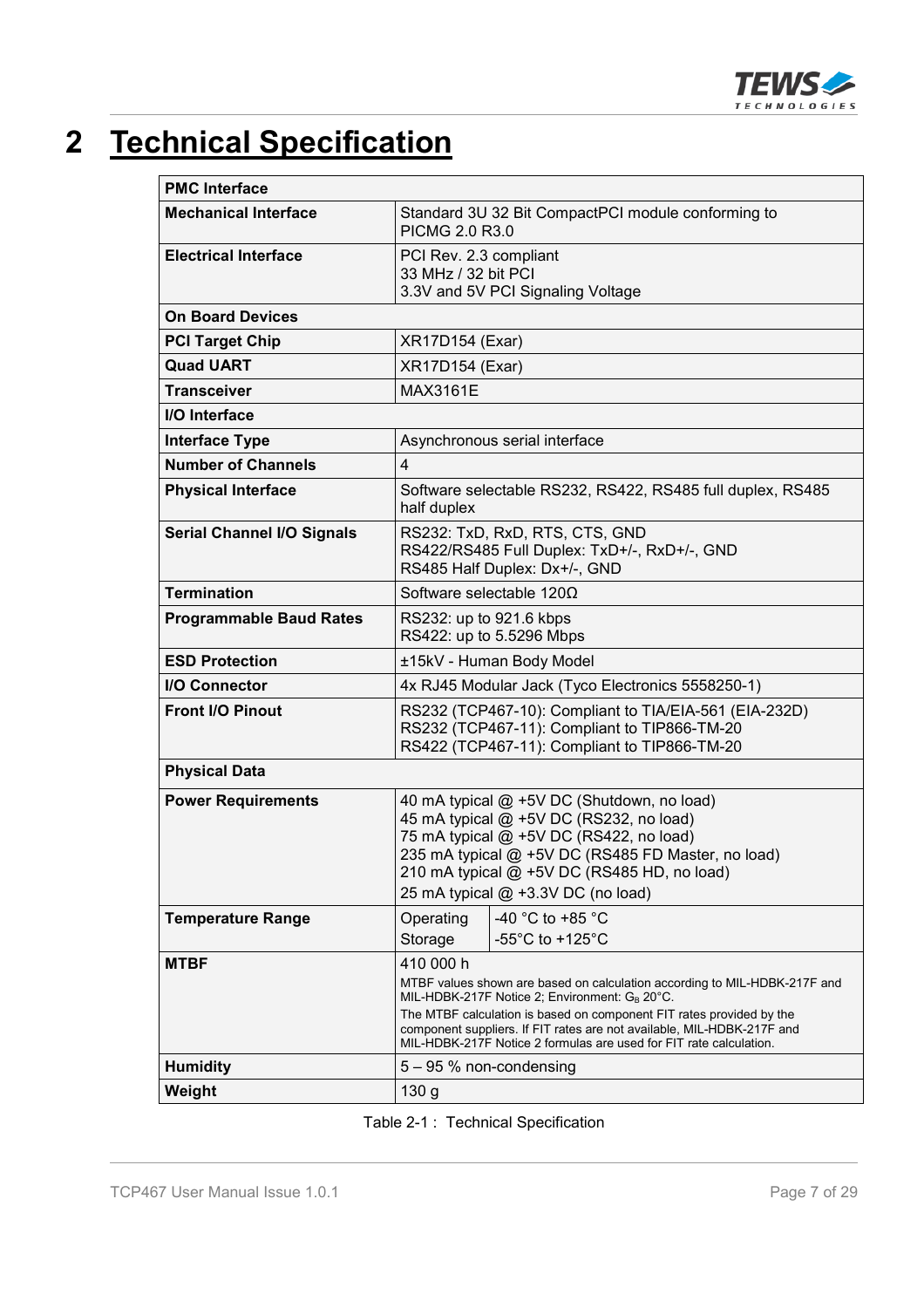

# **3 Local Space Addressing**

### 3.1 **XR17D154 Local Space Configuration**

The local on board addressable regions are accessed from the PCI side by using the XR17D154 local space.

| XR17D154 PCI Base<br><b>Address</b><br>(Offset in PCI<br>Configuration<br>Space) | <b>PCI</b><br><b>Space</b><br><b>Mapping</b> | <b>Size</b><br>(Byte) | <b>Port</b><br><b>Width</b><br>(Bit) | Endian<br><b>Mode</b> | <b>Description</b>                   |
|----------------------------------------------------------------------------------|----------------------------------------------|-----------------------|--------------------------------------|-----------------------|--------------------------------------|
| 0(0x10)                                                                          | MEM                                          | 2048                  | 32                                   | <b>BIG</b>            | <b>Device Configuration</b><br>Space |

|  |  |  | Table 3-1: XR17D154 Local Space Configuration |
|--|--|--|-----------------------------------------------|
|--|--|--|-----------------------------------------------|

### 3.2 **Device Configuration Space**

**PCI Base Address: XR17D154 PCI Base Address 0 (Offset 0x10 in PCI Configuration Space).**

The TCP467 uses the Exar XR17D154 Quad UART to provide and control the 4 channels.

| <b>Device Configuration Space</b><br><b>Content</b> | <b>PCI Address</b>                      | <b>Size</b><br>(Bit) |
|-----------------------------------------------------|-----------------------------------------|----------------------|
| <b>UART 0 Register Set</b>                          | PCI Base Address 0 + (0x0000 to 0x007F) | 32                   |
| <b>Device Configuration Registers</b>               | PCI Base Address 0 + (0x0080 to 0x009F) | 32                   |
| <b>UART 0 Register Set</b>                          | PCI Base Address 0 + (0x0100 to 0x01FF) | 32                   |
| <b>UART 1 Register Set</b>                          | PCI Base Address 0 + (0x0200 to 0x03FF) | 32                   |
| <b>UART 2 Register Set</b>                          | PCI Base Address 0 + (0x0400 to 0x05FF) | 32                   |
| <b>UART 3 Register Set</b>                          | PCI Base Address 0 + (0x0600 to 0x07FF) | 32                   |

Table 3-2 : Device Configuration Space

All registers can be accessed in 8, 16 or 32 bit width with exception to one special case: When reading the receive data together with its LSR register content, the host must read them in 16 or 32 bits format in order to maintain integrity of the data byte with its associated error flags.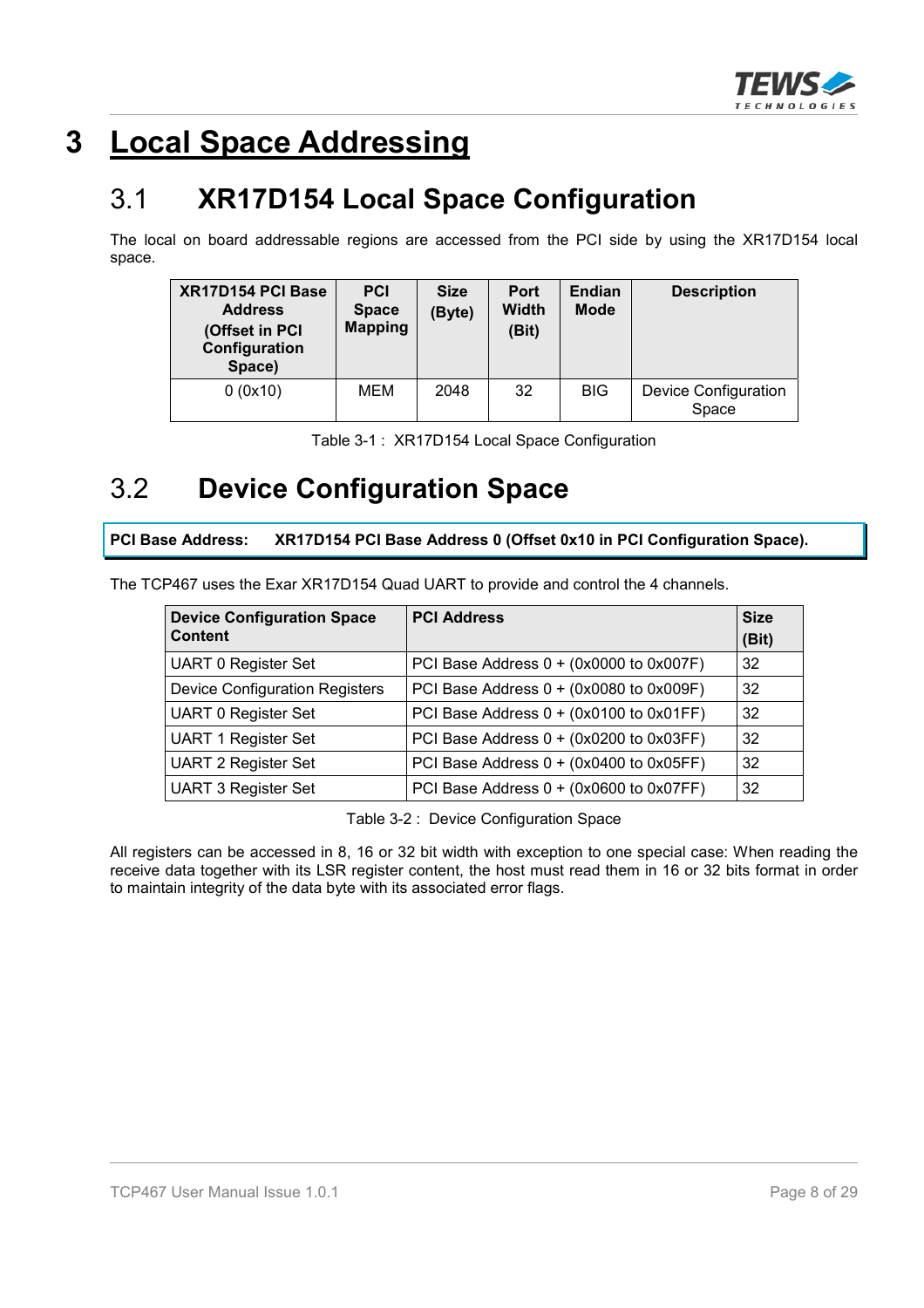

### **3.2.1 UART Register Sets**

The Device Configuration Space provides a register set for each of the 4 UARTs.

| <b>UART Register Set</b> | <b>Register Set Offset</b> |
|--------------------------|----------------------------|
| Serial Channel 0         | 0x0000                     |
| Serial Channel 1         | 0x0200                     |
| Serial Channel 2         | 0x0400                     |
| Serial Channel 3         | 0x0600                     |

| Table 3-3: UART Register Set Offset |  |  |  |  |
|-------------------------------------|--|--|--|--|
|-------------------------------------|--|--|--|--|

| <b>Offset Address</b> | <b>Description</b>                               | <b>Access</b> | Data Width |
|-----------------------|--------------------------------------------------|---------------|------------|
| $0x000 - 0x00F$       | <b>UART Channel Configuration Registers</b>      | R/W           | 8, 16, 32  |
|                       | First 8 registers are 16550 compatible           |               |            |
| $0x010 - 0x07F$       | Reserved                                         |               |            |
| $0x080 - 0x093$       | <b>Channel 0: Device Configuration Registers</b> | R/W           | 8, 16, 32  |
|                       | All other channels: Reserved                     |               |            |
| $0x094 - 0x0FF$       | Reserved                                         |               |            |
| 0x100                 | Read FIFO - 64 bytes of RX FIFO data             | R             | 8, 16, 32  |
|                       | Write FIFO - 64 bytes of TX FIFO data            | W             | 8, 16, 32  |
| $0x140 - 0x17F$       | Reserved                                         |               |            |
| $0x180 - 0x1FF$       | Read FIFO with errors -                          | R             | 16, 32     |
|                       | 64 bytes of RX FIFO data + LSR                   |               |            |

Table 3-4 : UART Register Set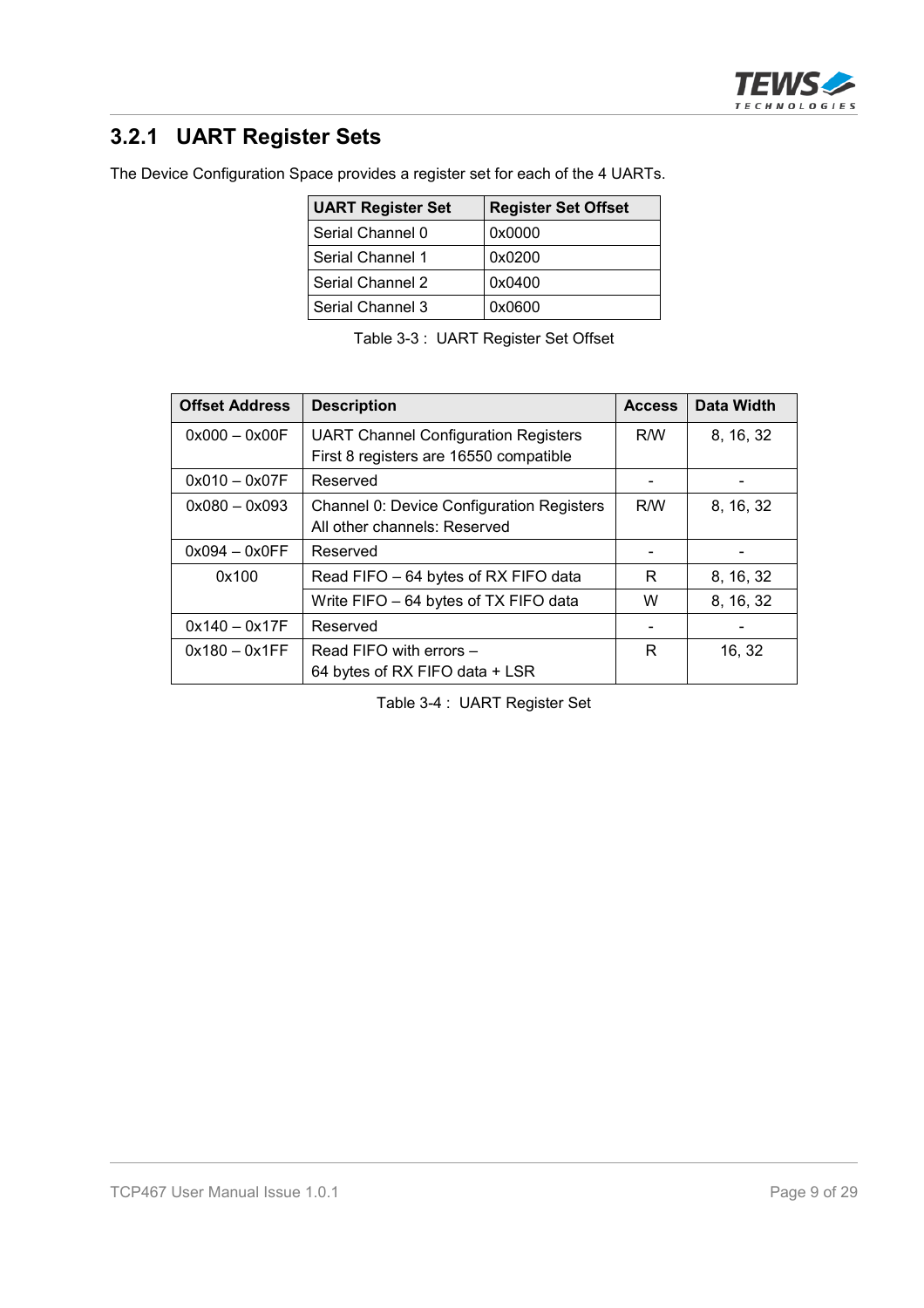

### **3.2.2 Device Configuration Registers**

The Device Configuration Registers control general operating conditions and monitor the status of various functions. This includes a 16 bit general purpose counter, multipurpose input/outputs (not supported by the TCP467), sleep mode, soft-reset and device identification, and revision. They are embedded inside the UART 0 Register Set.

| <b>Address</b> | <b>Register</b>  | <b>Description</b>                         | <b>Access</b> | <b>Reset</b><br>Value |
|----------------|------------------|--------------------------------------------|---------------|-----------------------|
| 0x080          | INTO [7:0]       | Channel Interrupt Indicator                | R             | 0x00                  |
| 0x081          | INT1 [15:8]      | <b>Interrupt Source Details</b>            | R             | 0x00                  |
| 0x082          | INT2 [23:16]     |                                            | R             | 0x00                  |
| 0x083          | INT3 [31:24]     |                                            | R             | 0x00                  |
| 0x084          | <b>TIMERCNTL</b> | <b>Timer Control Register</b>              | R/W           | 0x00                  |
| 0x085          | <b>TIMER</b>     | Reserved                                   |               | 0x00                  |
| 0x086          | <b>TIMERLSB</b>  | Programmable Timer Value                   | R/W           | 0x00                  |
| 0x087          | <b>TIMERMSB</b>  |                                            | R/W           | 0x00                  |
| 0x088          | 8XMODE           | <b>Sampling Rate Select</b>                | R/W           | 0x00                  |
| 0x089          | <b>REGA</b>      | Reserved                                   |               | 0x00                  |
| 0x08A          | <b>RESET</b>     | <b>UART Reset</b>                          | W             | 0x00                  |
| 0x08B          | <b>SLEEP</b>     | <b>UART Sleep Mode Enable</b>              | R/W           | 0x00                  |
| 0x08C          | <b>DREV</b>      | <b>Device Revision</b>                     | R             | 0x01                  |
| 0x08D          | <b>DVID</b>      | Device Identification                      | R             | 0x28                  |
| 0x08E          | <b>REGB</b>      | Simultaneous UART Write & EEPROM Interface | W             | 0x00                  |
| 0x08F          | <b>MPIOINT</b>   | <b>MPIO Interrupt Mask</b>                 | R/W           | 0x00                  |
| 0x090          | <b>MPIOLVL</b>   | <b>MPIO Level Control</b>                  | R/W           | 0x00                  |
| 0x091          | MPIO3T           | MPIO Output Pin Tri-state Control          | R/W           | 0x00                  |
| 0x092          | <b>MPIOINV</b>   | <b>MPIO Input Polarity Select</b>          | R/W           | 0x00                  |
| 0x093          | <b>MPIOSEL</b>   | MPIO Input/Output Select                   | R/W           | 0xFF                  |

Table 3-5 : Device Configuration Registers

For a detailed description of the Device Configuration Registers please refer to the XR17D154 data sheet which is available on the Exar website (www.exar.com).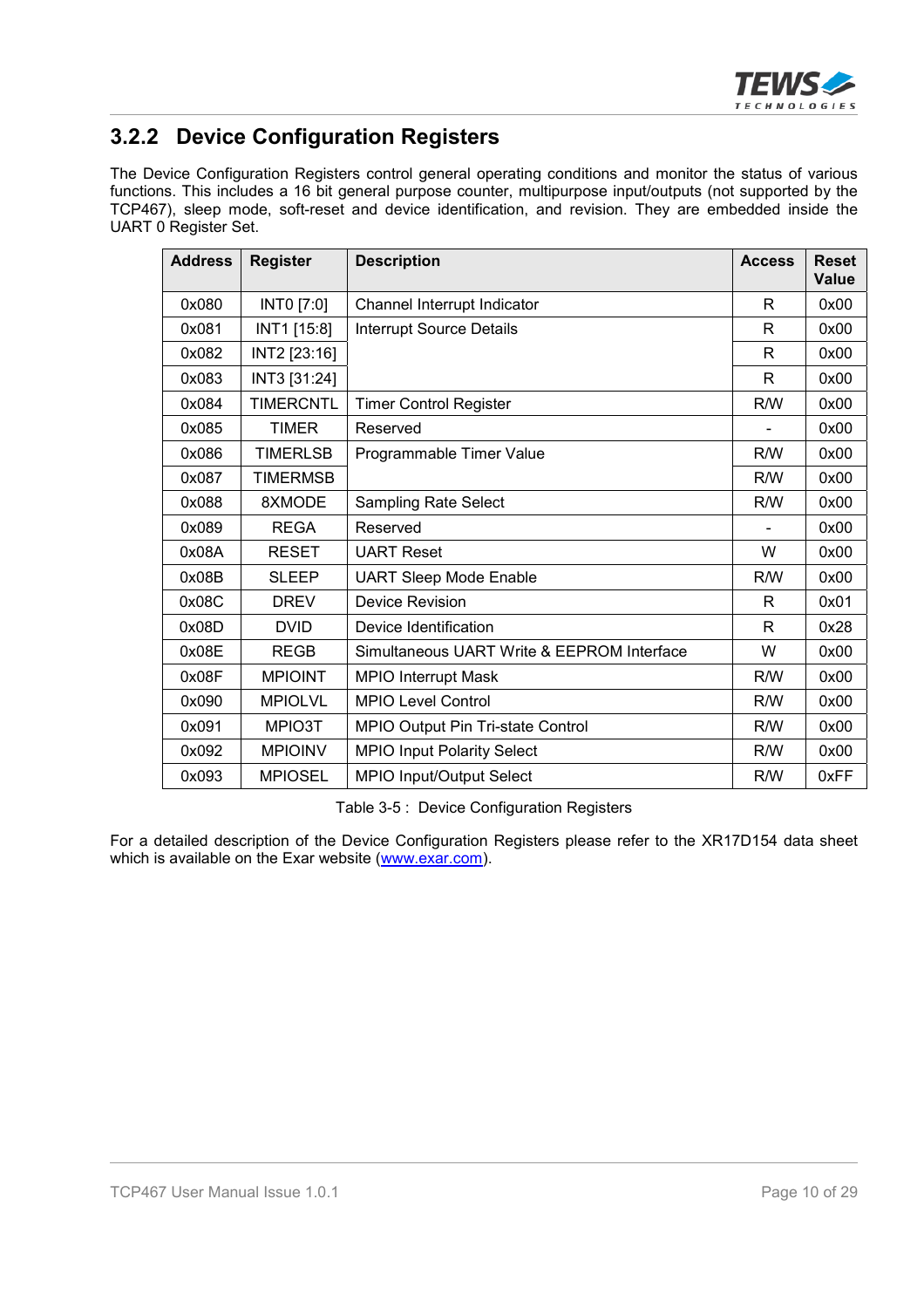

### **3.2.3 UART Channel Configuration Registers**

Each UART channel has its own set of internal UART configuration registers for its own operation control and status reporting. The following table provides the register offsets within a register set, access types and access control:

| <b>Register</b><br><b>Offset</b> | <b>Comment</b> | <b>Register</b>                                            | <b>Access</b> | <b>Reset</b><br>Value |
|----------------------------------|----------------|------------------------------------------------------------|---------------|-----------------------|
|                                  |                | 16550 Compatible                                           |               |                       |
| 0x00                             | $LCR[7] = 0$   | RHR - Receive Holding Register                             | R             | 0xXX                  |
|                                  |                | THR - Transmit Holding Register                            | W             |                       |
|                                  | $LCR[7] = 1$   | DLL - Baud Rate Generator Divisor Latch Low                | R/W           | 0xXX                  |
| 0x01                             | $LCR[7] = 0$   | IER - Interrupt Enable Register                            | R/W           | 0x00                  |
|                                  | $LCR[7] = 1$   | DLM - Baud Rate Generator Divisor Latch High               | R/W           | 0xXX                  |
| 0x02                             |                | <b>ISR</b> - Interrupt Status Register                     | R             | 0x01                  |
|                                  |                | FCR - FIFO Control Register                                | W             | 0x00                  |
| 0x03                             |                | LCR - Line Control Register                                | R/W           | 0x00                  |
| 0x04                             |                | MCR - Modem Control Register                               | R/W           | 0x00                  |
| 0x05                             |                | LSR - Line Status Register                                 | R             | 0x60                  |
|                                  |                | Reserved                                                   | W             |                       |
| 0x06                             |                | MSR - Modem Status Register                                | R             | 0xX0                  |
|                                  |                | - Auto RS485 Delay (not supported by the<br><b>TCP467)</b> | W             |                       |
| 0x07                             | User Data      | SPR - Scratch Pad Register                                 | R/W           | 0xFF                  |
|                                  |                | <b>Enhanced Registers</b>                                  |               |                       |
| 0x08                             |                | FCTR - Feature Control Register                            | R/W           | 0x00                  |
| 0x09                             |                | EFR - Enhanced Function Register                           | R/W           | 0x00                  |
| 0x0A                             |                | <b>TXCNT - Transmit FIFO Level Counter</b>                 | R             | 0x00                  |
|                                  |                | <b>TXTRG</b> - Transmit FIFO Trigger Level                 | W             |                       |
| 0x0B                             |                | RXCNT - Receiver FIFO Level Counter                        | R             | 0x00                  |
|                                  |                | RXTRG - Receiver FIFO Trigger Level                        | W             |                       |
| 0x0C                             |                | Xchar - Xon, Xoff Received Flags                           | R             | 0x00                  |
|                                  |                | Xoff-1 - Xoff Character 1                                  | W             |                       |
| 0x0D                             |                | Reserved                                                   | R             | 0x00                  |
|                                  |                | Xoff-2 - Xoff Character 2                                  | W             |                       |
| 0x0E                             |                | Reserved                                                   | R.            | 0x00                  |
|                                  |                | Xon-1 - Xon Character 1                                    | W             |                       |
| 0x0F                             |                | Reserved                                                   | R             | 0x00                  |
|                                  |                | Xon-2 - Xon Character 2                                    | W             |                       |

Table 3-6 : UART Channel Configuration Registers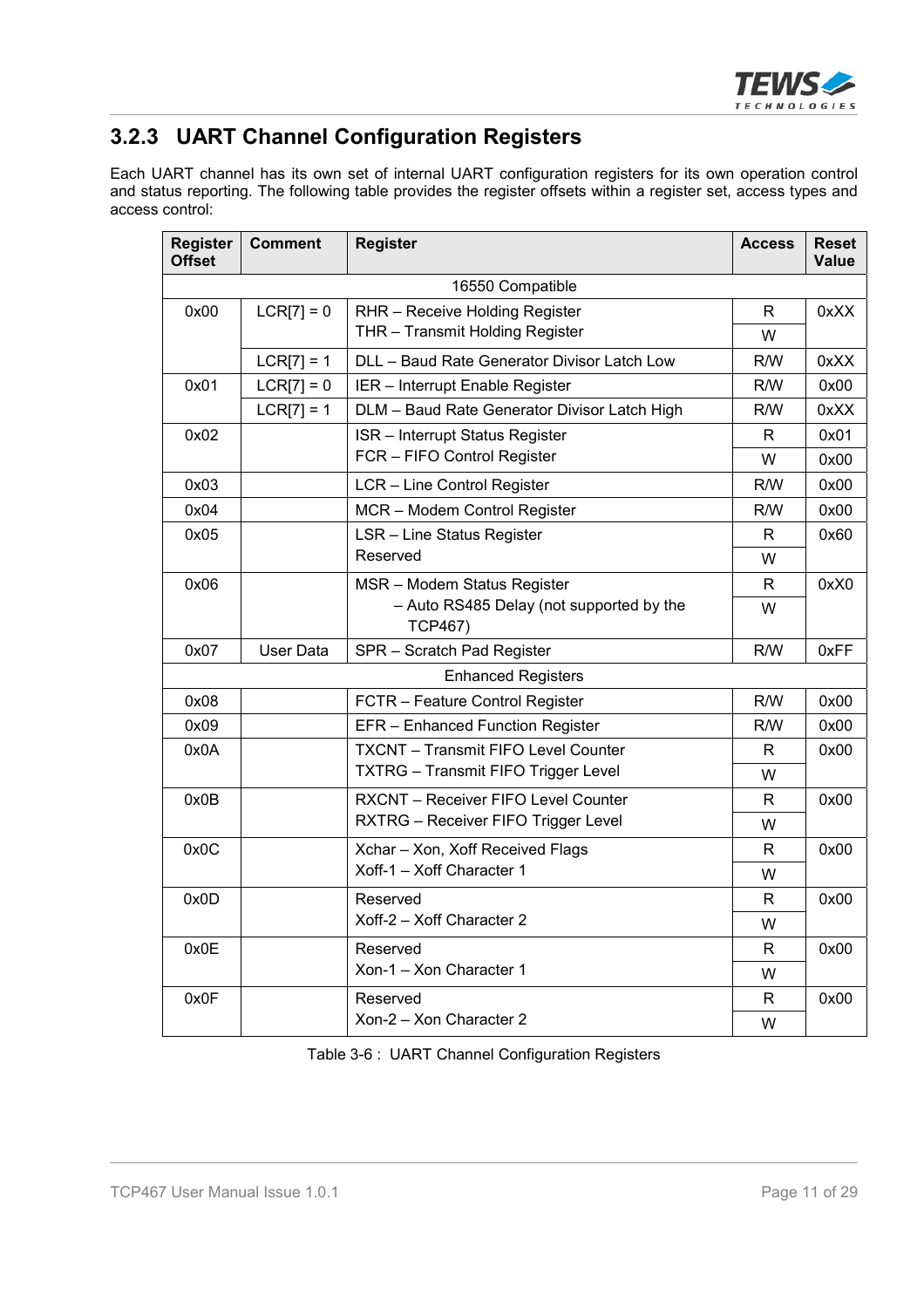

#### **The address for a UART Channel Configuration Register x in a UART Register Set for channel y is:**

**PCI Base Address 0 (PCI Base Address for the UART Register Space)**

- **+ UART Register Set Offset for** *channel y*
- **+ Register Offset for** *register x*

Addressing example:

The address for the LCR register of UART channel 2 is:

PCI Base Address (PCI Base Address for the Device Configuration Space)

- + 0x0400 (Offset of the UART register set for serial channel 2)
- + 0x0003 (Offset of the LCR register within a UART register set)

For a detailed description of the serial channel registers please refer to the XR17D154 data sheet which is available on the Exar website (www.exar.com).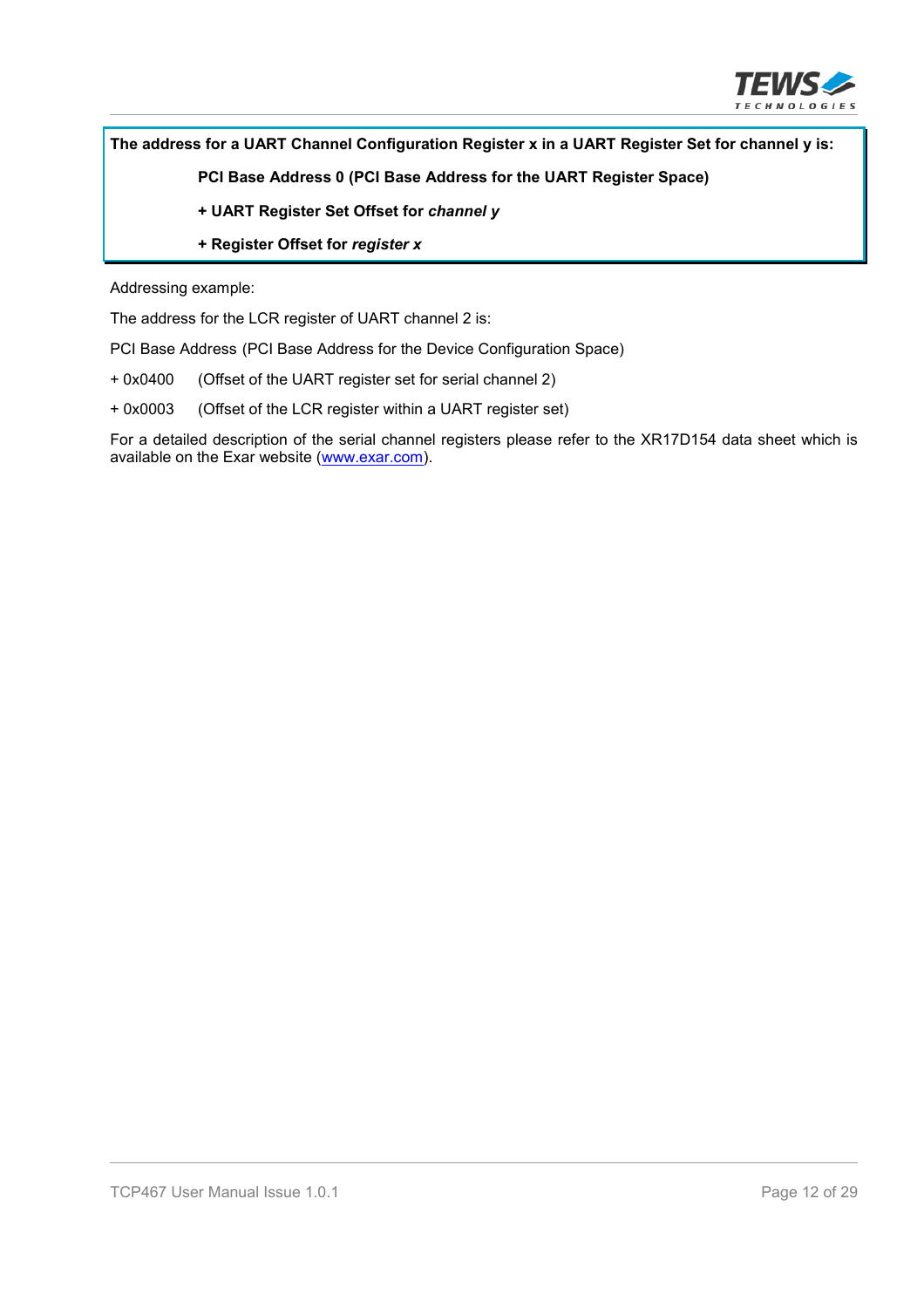

# **4 XR17D154 Target Chip**

# 4.1 **PCI Configuration Registers (PCR)**

| <b>PCI CFG</b><br><b>Register</b> | Write '0' to all unused (Reserved) bits    | <b>PCI</b><br>writeable | <b>Initial Values</b><br>(Hex Values) |                    |        |             |
|-----------------------------------|--------------------------------------------|-------------------------|---------------------------------------|--------------------|--------|-------------|
| <b>Address</b>                    | 31<br>24                                   |                         |                                       |                    |        |             |
| 0x00                              |                                            | Device ID               |                                       | Vendor ID          | N      | 21D3 1498   |
| 0x04                              |                                            | <b>Status</b>           |                                       | Command            | Υ      | 0080 0000   |
| 0x08                              |                                            | Class Code              |                                       | <b>Revision ID</b> | N      | 070002 ??   |
| 0x0C                              | <b>BIST</b>                                | Header Type             | <b>PCI Latency</b><br>Timer           | Cache Line<br>Size | N      | 00 00 00 00 |
| 0x10                              | Memory Base Address Register (BAR)         |                         |                                       |                    |        | FFFFF000    |
| 0x14                              | I/O Base Address Register (Unimplemented)  |                         |                                       |                    |        | 00000000    |
| 0x18                              | Base Address Register 0 (Unimplemented)    |                         |                                       |                    | N      | 00000000    |
| 0x1C                              | Base Address Register 1 (Unimplemented)    |                         |                                       |                    | N      | 00000000    |
| 0x20                              | Base Address Register 2 (Unimplemented)    |                         |                                       |                    | N      | 00000000    |
| 0x24                              | Base Address Register 3 (Unimplemented)    |                         |                                       |                    | N      | 00000000    |
| 0x28                              | Reserved                                   |                         |                                       |                    | N      | 00000000    |
| 0x2C                              | Subsystem ID<br>Subsystem Vendor ID        |                         |                                       |                    | N      | s.b. 1498   |
| 0x30                              | Expansion ROM Base Address (Unimplemented) |                         |                                       |                    | N      | 00000000    |
| 0x34                              | Reserved                                   |                         |                                       |                    |        | 00000000    |
| 0x38                              |                                            |                         | Reserved                              |                    | N      | 00000000    |
| 0x3C                              | Max_Lat                                    | Min_Gnt                 | Interrupt Pin                         | Interrupt Line     | Y[7:0] | 00 00 01 00 |

Table 4-1 : PCI Header

| <b>TEWS TECHNOLOGIES</b>  |
|---------------------------|
| XR17D154 silicon revision |
|                           |
|                           |
| <b>TEWS TECHNOLOGIES</b>  |
|                           |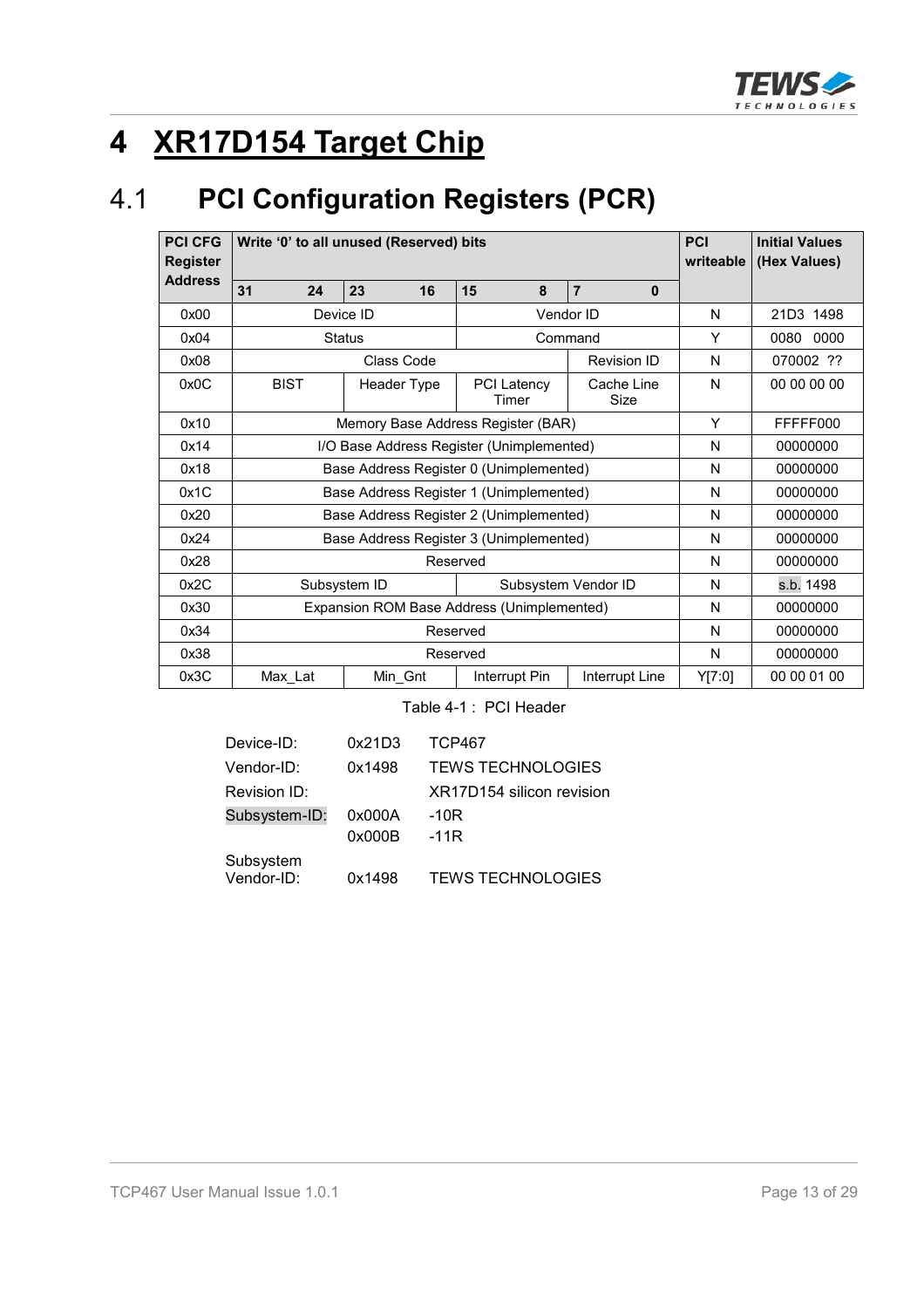

# 4.2 **Configuration EEPROM**

After power-on or PCI reset, the XR17D154 loads initial configuration register data from the on board configuration EEPROM.

The configuration EEPROM contains the following configuration data:

- Vendor ID
- Vendor Device ID
- SubSystem Vendor ID
- SubSystem Device ID

See the XR17D154 Manual for more information.

| <b>Address</b> | <b>Configuration Register</b> | Configuration<br><b>Register Offset</b> | <b>Value</b> |
|----------------|-------------------------------|-----------------------------------------|--------------|
| 0x00           | Vendor ID                     | 0x02                                    | 0x1498       |
| 0x01           | Device ID                     | 0x00                                    | 0x21D3       |
| 0x02           | Subsystem Vendor ID           | 0x2E                                    | 0x1498       |
| 0x03           | Subsystem ID                  | 0x2C                                    | s.b.         |

Table 4-2 : Configuration EEPROM TCP467-xx

Subsystem-ID Value (Offset 0x0C): TCP467-10R 0x000A TCP467-11R 0x000B

The words following the configuration data contain:

- The module version and revision
- The UART clock frequency in Hz
- The physical interface attached to the serial channels
- The maximal baud rate of the transceivers in bps
- The supported control signals of the serial channels

For the physical interfaces and the control signals applies: Bit 3 represents UART channel 3 and bit 0 represents UART channel 0. The appropriate bit is set to '1' for each UART channel attached to the physical interface represented by the word. Bit 15 to bit 4 are always '0'.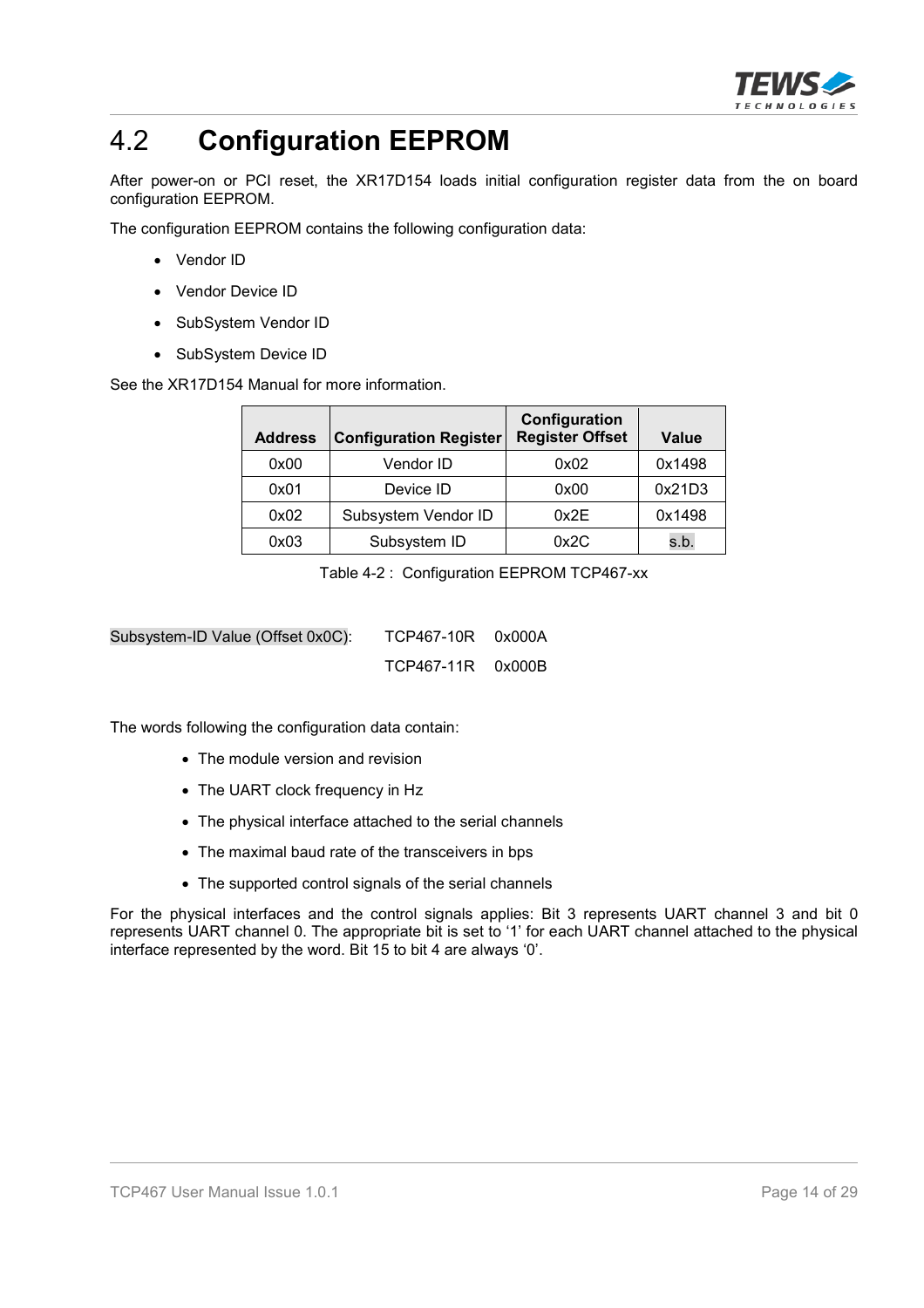

| <b>Address</b> | <b>Configuration Register</b>                              |        | TCP467-10R TCP467-11R |
|----------------|------------------------------------------------------------|--------|-----------------------|
| 0x04           | <b>Module Version</b>                                      | 0x0100 | 0x0100                |
| 0x05           | <b>Module Revision</b>                                     | 0x0000 | 0x0000                |
| 0x06           | <b>EEPROM Revision</b>                                     | 0x0002 | 0x0002                |
| 0x07           | Oscillator Frequency (high)                                | 0x02A3 | 0x02A3                |
| 0x08           | Oscillator Frequency (low)                                 | 0x0000 | 0x0000                |
| 0x09-0x0F      | Reserved                                                   |        |                       |
| 0x10           | RS232 Channels                                             | 0x000F | 0x000F                |
| 0x11           | RS422 Channels                                             | 0x000F | 0x000F                |
| 0x12           | <b>TTL Channels</b>                                        | 0x0000 | 0x0000                |
| 0x13           | RS485 Full Duplex Channels                                 | 0x000F | 0x000F                |
| 0x14           | RS485 Half Duplex Channels                                 | 0x000F | 0x000F                |
| 0x15-0x1E      | Reserved                                                   |        |                       |
| 0x1F           | Programmable Interfaces                                    | 0x000F | 0x000F                |
| 0x20           | Max Data Rate RS232 (high)                                 | 0x000F | 0x000F                |
| 0x21           | Max Data Rate RS232 (low)                                  | 0x4240 | 0x4240                |
| 0x22           | Max Data Rate RS422 (high)                                 | 0x0098 | 0x0098                |
| 0x23           | Max Data Rate RS422 (low)                                  | 0x9680 | 0x9680                |
| 0x24           | Max Data Rate TTL (high)                                   | 0x0000 | 0x0000                |
| 0x25           | Max Data Rate TTL (low)                                    | 0x0000 | 0x0000                |
| 0x26           | Max Data Rate RS485 Full Duplex (high)                     | 0x0098 | 0x0098                |
| 0x27           | Max Data Rate RS485 Full Duplex (low)                      | 0x9680 | 0x9680                |
| 0x28           | Max Data Rate RS485 Half Duplex (high)                     | 0x0098 | 0x0098                |
| 0x29           | Max Data Rate RS485 Half Duplex (low)                      | 0x9680 | 0x9680                |
| 0x2A-0x2F      | Reserved                                                   |        |                       |
| 0x30           | RxD & TxD                                                  | 0x000F | 0x000F                |
| 0x31           | RTS & CTS                                                  | 0x0000 | 0x0000                |
| 0x32           | Full modem                                                 | 0x0000 | 0x0000                |
| 0x33-0x37      | Reserved                                                   |        |                       |
| 0x38           | Enhanced RTS & CTS<br>(Front or Back I/O only)             | 0x0000 | 0x0000                |
| 0x39           | Enhanced Full modem<br>(Front or Back I/O only)            | 0x0000 | 0x0000                |
| 0x3A           | Channels with enhanced RTS & CTS<br>Support for RS232 only | 0x000F | 0x000F                |
| 0x3B-0x3F      | Reserved                                                   |        |                       |

Table 4-3 : Physical Configuration EEPROM Data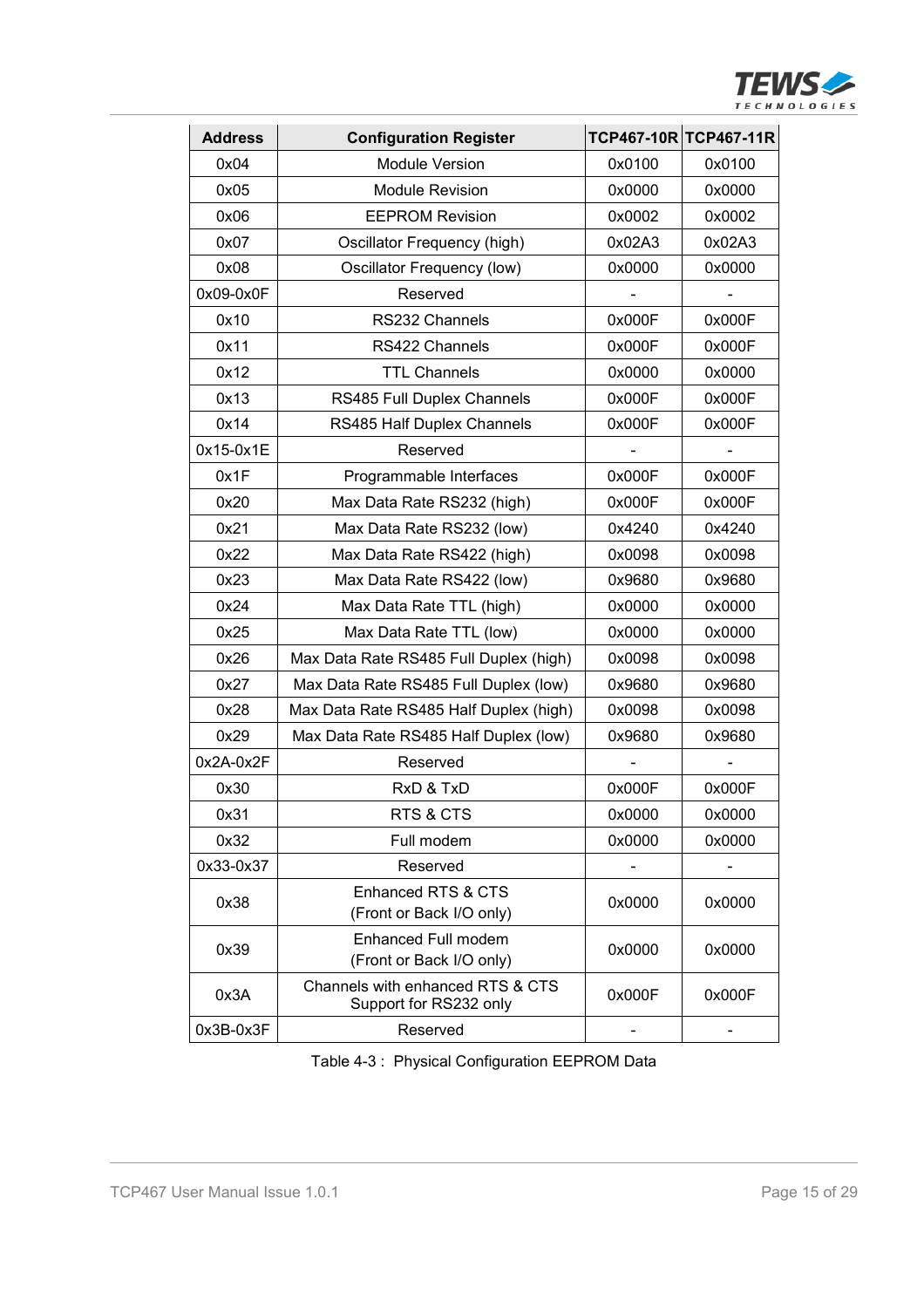

# **5 Configuration Hints**

The TCP467 physical interfaces of the serial channels are individually software programmable to various interface configurations. For this purpose a CPLD provides a control register for each interface channel.

# 5.1 **CPLD Description**

The CPLD provides a Channel Control Register for each of the interface channels. Each of the Channel Control Registers is individually addressable. The access to this registers is described in detail in chapter "5.2 CPLD Access".

#### **5.1.1 CPLD Address Map**

Refer to the following chart for the register addresses.

| <b>Address</b> | <b>Register Name</b>              | Size (Bit) |
|----------------|-----------------------------------|------------|
| 000            | Control Register Channel 0        |            |
| 001            | Control Register Channel 1        |            |
| 010            | <b>Control Register Channel 2</b> |            |
| 011            | Control Register Channel 3        |            |

Table 5-1 : CPLD Register Address Map

#### **5.1.2 Channel Control Register**

This register is identical for all channels.

| <b>Bit</b> | Symbol               | <b>Description</b>                                                                                                                                                                                                                            | <b>Access</b> | <b>Reset</b><br>Value |
|------------|----------------------|-----------------------------------------------------------------------------------------------------------------------------------------------------------------------------------------------------------------------------------------------|---------------|-----------------------|
| 6          | <b>SHDN</b>          | Active-Low Shutdown-Control. Drive SHDN high to shut down<br>transmitters and charge pump.<br>'0': Normal operation                                                                                                                           | R/W           | 1                     |
|            |                      | '1': Shutdown                                                                                                                                                                                                                                 |               |                       |
| 5          | <b>SLEW</b><br>LIMIT | Transmitter Speed-Select. Select slew-rate limiting for RS232<br>and RS485. Slew-rate limits with a logic-level high.<br>'0': Normal data rate limit (RS232: 1 Mbps; RS485: 10 Mbps)<br>'1': Limit data rate to 250 kbps (both RS232 & RS485) | R/W           | $\Omega$              |
| 4          | TTFRM                | <b>Transmitter Termination Enable</b><br>Terminate transmit line with a 1200 termination resistor<br>'0': Termination inactive<br>'1': Termination active                                                                                     | R/W           | $\Omega$              |
| 3          | <b>RTFRM</b>         | <b>Receiver Termination Enable</b><br>Terminate receive line with a $120\Omega$ termination resistor<br>'0': Termination inactive<br>'1': Termination active                                                                                  | R/W           | $\Omega$              |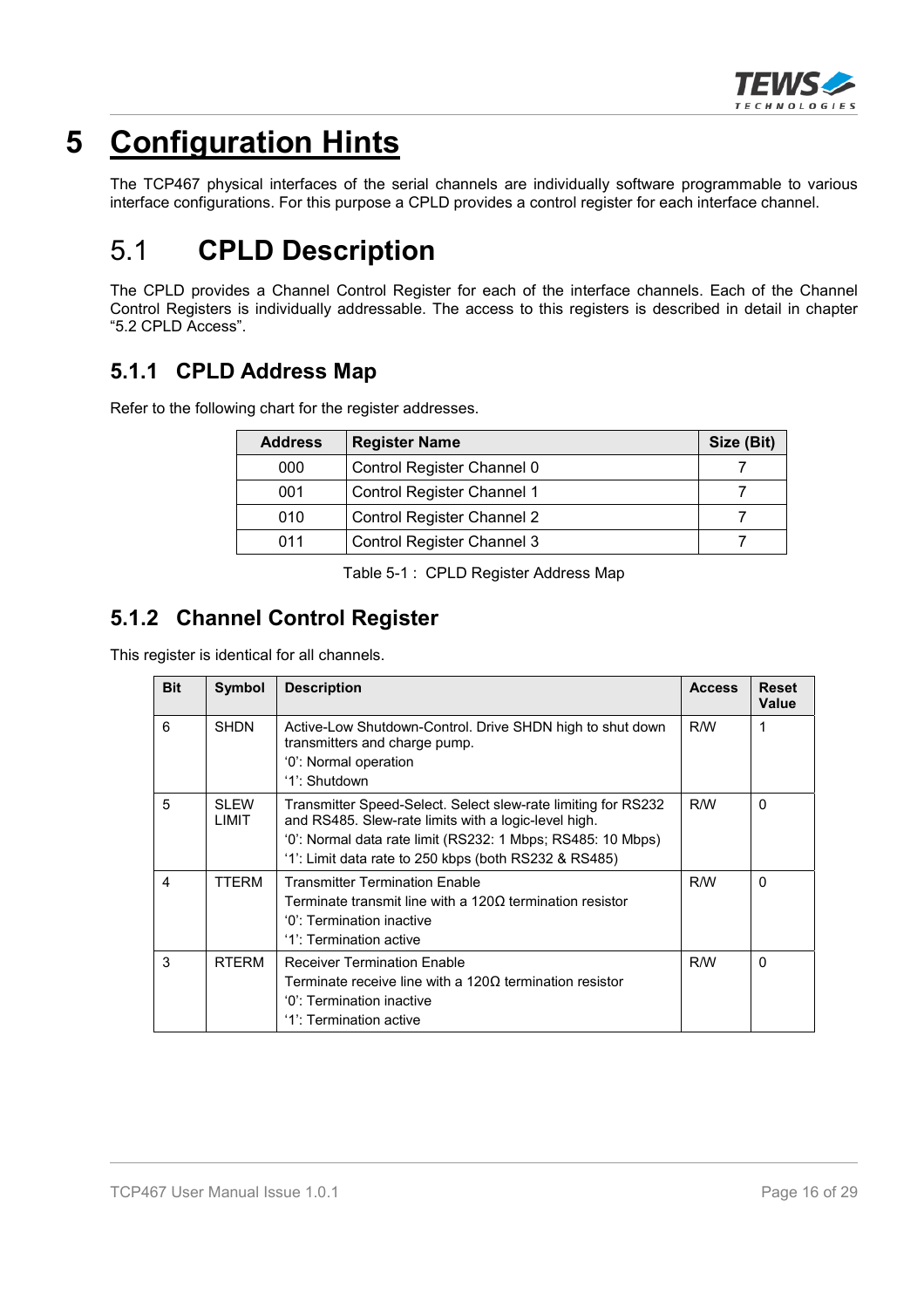

| <b>Bit</b>     | Symbol           | <b>Description</b>                                                                                                                                                                                                                                                                                                                        | <b>Access</b> | <b>Reset</b><br>Value |
|----------------|------------------|-------------------------------------------------------------------------------------------------------------------------------------------------------------------------------------------------------------------------------------------------------------------------------------------------------------------------------------------|---------------|-----------------------|
| $\overline{2}$ | <b>RENA</b>      | Auto RS485 Receiver Enable<br>When the Auto RTS Control feature of the XR17D154 is used<br>in half duplex configurations, this bit can be used to inhibit the<br>reception of an echo of the own data transmission<br>'0': Normal operation (receiver is always enabled)<br>'1': Inhibit echo reception (receiver is disabled during data | R/W           | $\Omega$              |
| 1              | <b>HDPLX</b>     | transmission)<br>Selectable Mode Functionality. Operates in full-duplex mode<br>when low; operates in half-duplex mode when high.<br>'0': Full-duplex<br>'1': Half-Duplex                                                                                                                                                                 | R/W           | $\Omega$              |
| $\Omega$       | RS485/<br>RS232# | Selectable Mode Functionality. Operates as RS485 with a<br>logic-level high; operates as RS232 with a logic-level low.<br>$0$ : RS232<br>$'1$ : RS485                                                                                                                                                                                     | R/W           | $\Omega$              |

|  |  | Table 5-2: Channel Control Register |  |
|--|--|-------------------------------------|--|
|--|--|-------------------------------------|--|

# 5.2 **CPLD Access**

The CPLD it is connected to the MPIO-pins of the XR17D154 to provide access to the control registers.



Figure 5-1 : CPLD-Bus Block Diagram

The MPIO-pins form a simple bus to the CPLD. The following chart gives an overview about the MPIO pin assignment:

| <b>MPIO Pin</b>  | <b>Direction</b> | <b>Function</b>              |  |
|------------------|------------------|------------------------------|--|
| MPIO[0]          | Output           | CEN - Chip Enable            |  |
| MPIO[1]          | Output           | R/W# - Read/Write            |  |
|                  |                  | Low: Write to Address        |  |
|                  |                  | High: Read from Address      |  |
| MPIO[2]          | Output           | $CLK - Clock$                |  |
| <b>MPIO[5-3]</b> | Output           | ADR - Register Address       |  |
| MPIO[6]          | Output           | DATAOUT - Serial Data Output |  |
| MPIO[7]          | Input            | DATAIN - Serial Data Input   |  |

Table 5-3 : MPIO Pins

#### **5.2.1 Accessing XR17D154 MPIO-Pins**

The MPIO Registers are accessible at PCI Base Address 0 + Device Configuration Register Offset.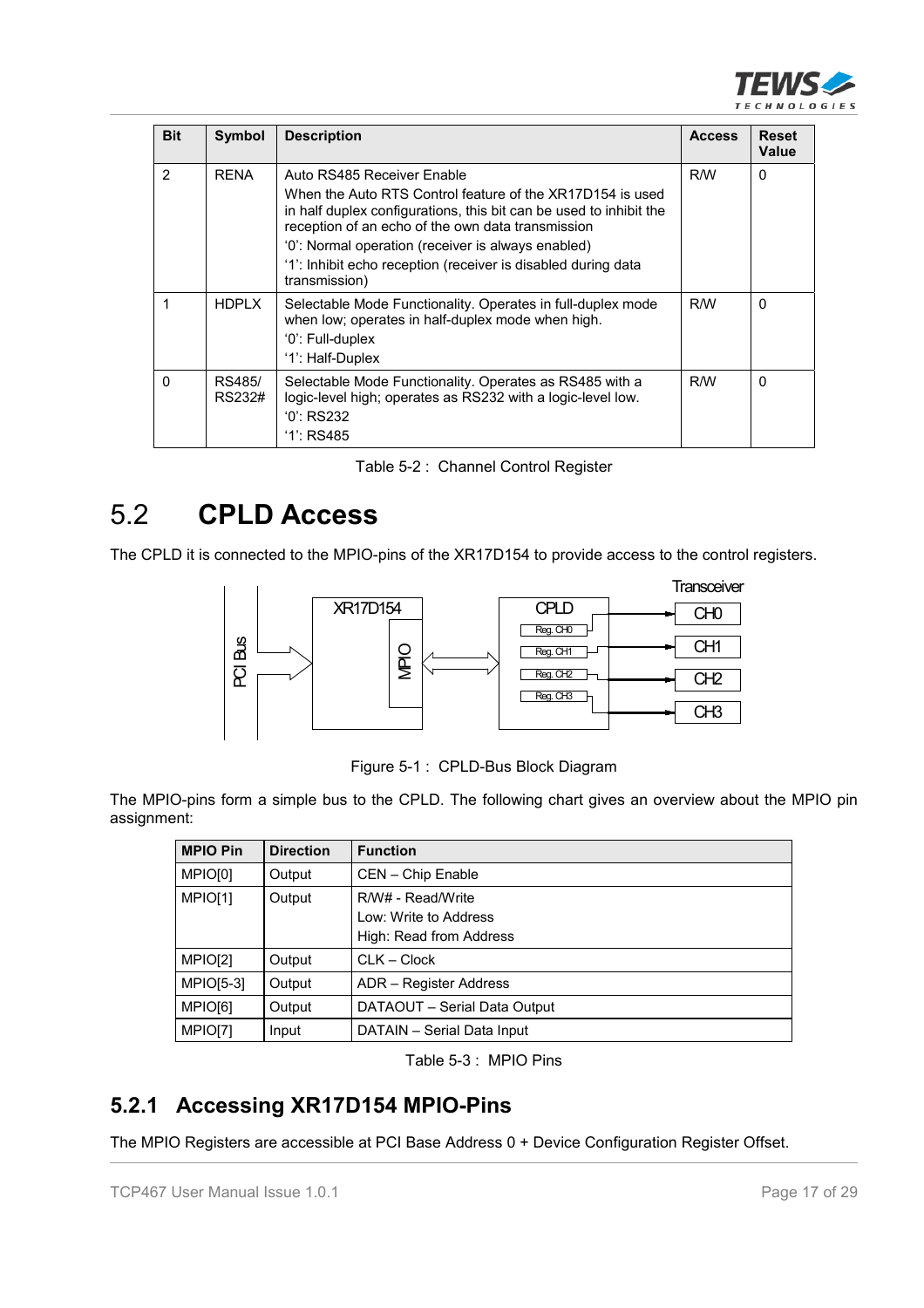

| <b>Address</b><br><b>Offset</b> | <b>Register</b> | <b>Description</b>                | <b>Access</b> | <b>Reset</b><br>Value |
|---------------------------------|-----------------|-----------------------------------|---------------|-----------------------|
| 0x08F                           | <b>MPIOINT</b>  | <b>MPIO Interrupt Mask</b>        | R/W           | 0x00                  |
| 0x090                           | MPIOI VI        | <b>MPIO Level Control</b>         | R/W           | 0x00                  |
| 0x091                           | MPIO3T          | MPIO Output Pin Tri-state Control | R/W           | 0x00                  |
| 0x092                           | <b>MPIOINV</b>  | <b>MPIO Input Polarity Select</b> | R/W           | 0x00                  |
| 0x093                           | <b>MPIOSEL</b>  | MPIO Input/Output Select          | R/W           | 0xFF                  |

Table 5-4 : MPIO Device Configuration Registers

MPIOINT, MPIOLVL and MPIO3T must be left at their default values. MPIOSEL must be set to 0x80 to configure MPIO[6-0] pins as outputs and MPIO[7] as input. MPIOLVL sets the output level of the MPIO output pins and is used to write on the CPLD-bus.

#### **5.2.2 CPLD-Bus Protocol**

#### **5.2.2.1 Write**

A CPLD register write access starts with setting CEN to '1'. This resets the CPLD's internal state-machine. Before the first clock pulse is issued, ADR and DATAOUT have to be set; R/W# must be left '0'. The first rising edge of CLK samples the ADR bits and the DATAOUT bit. ADR determines which internal register is accessed. The following 6 rising edges of CLK sample the remaining data bits, additional CLK pulses are ignored. Setting CEN back to '0' completes the access and the configuration of the transceivers will be updated.



Figure 5-2 : CPLD-Bus Write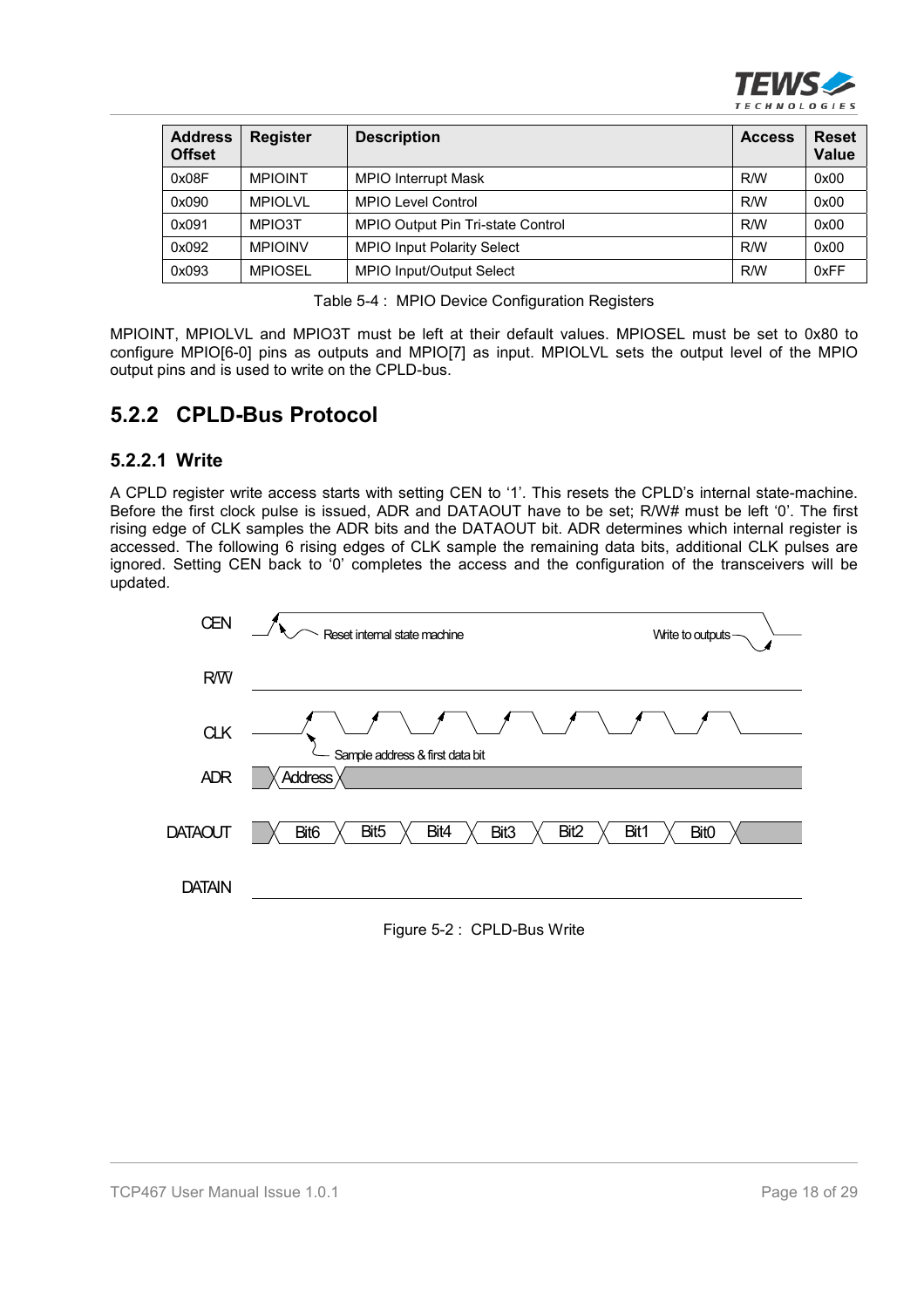

Example (pseudocode):

Write value 0x05 to CPLD address 0x03

```
define MPIOLVL 0x90;
define MPIOSEL 0x93;
void Write XR17D154(int address, int value);
Write XR17D154(MPIOSEL, 0x80); // Setting up MPIOSEL
Write_XR17D154(MPIOLVL, 0x19); \frac{1}{\sqrt{CEN}} = \frac{1}{\sqrt{CEN}} = \frac{1}{\sqrt{CIN}}, D(6) = '0'<br>Write XR17D154(MPIOLVL, 0x1D); \frac{1}{\sqrt{CIN}} = \frac{1}{\sqrt{CIN}}Write XR17D154 (MPIOLVL, 0x1D);
Write_XR17D154(MPIOLVL, 0x01); \frac{1}{2} // CLK = '0', ADR = "000", D(5) = '0'<br>Write XR17D154(MPIOLVL, 0x05); \frac{1}{2} // CLK = '1'
Write XR17D154(MPIOLVL, 0x05);
Write XR17D154(MPIOLVL, 0x01); // CLK = '0', D(4) = '0'
Write XR17D154(MPIOLVL, 0x05); // CLK = '1'
Write_XR17D154(MPIOLVL, 0x01); \begin{array}{ccc} 0 & \text{if } 1 & \text{if } 1 & \text{if } 1 & \text{if } 1 & \text{if } 1 & \text{if } 1 & \text{if } 1 & \text{if } 1 & \text{if } 1 & \text{if } 1 & \text{if } 1 & \text{if } 1 & \text{if } 1 & \text{if } 1 & \text{if } 1 & \text{if } 1 & \text{if } 1 & \text{if } 1 & \text{if } 1 & \text{if } 1 & \text{if } 1 & \text{if } 1 & \text{Write_XR17D154(MPIOLVL, 0x05);Write_XR17D154(MPIOLVL, 0x41); \frac{1}{2} // CLK = '0', D(2) = '1'<br>Write XR17D154(MPIOLVL, 0x45); \frac{1}{2} // CLK = '1'
Write XR17D154(MPIOLVL, 0x45);
Write_XR17D154(MPIOLVL, 0x01); \begin{array}{ccc} 0.01 & \text{if} & \text{if} & \text{if} & \text{if} & \text{if} & \text{if} & \text{if} & \text{if} & \text{if} & \text{if} & \text{if} & \text{if} & \text{if} & \text{if} & \text{if} & \text{if} & \text{if} & \text{if} & \text{if} & \text{if} & \text{if} & \text{if} & \text{if} & \text{if} & \text{if} & \text{if} & \text{if} & \text{if} & \text{if} & \textWrite XR17D154 (MPIOLVL, 0x05);
Write_XR17D154(MPIOLVL, 0x41); \begin{array}{ccc} 0.41 & \text{if} & \text{if} & \text{if} & \text{if} & \text{if} & \text{if} & \text{if} & \text{if} & \text{if} & \text{if} & \text{if} & \text{if} & \text{if} & \text{if} & \text{if} & \text{if} & \text{if} & \text{if} & \text{if} & \text{if} & \text{if} & \text{if} & \text{if} & \text{if} & \text{if} & \text{if} & \text{if} & \text{if} & \text{if} & \textWrite XR17D154 (MPIOLVL, 0x45);
Write_XR17D154(MPIOLVL, 0x00); // CLK = '0', CEN = '0'
```
#### **5.2.2.2 Read**

A CPLD register read access starts with setting CEN to '1'. This resets the CPLD's internal state-machine. Before the first clock pulse is issued, ADR and R/W# have to be set. The first rising edge of CLK samples the ADR bits and starts the output of the first DATAIN bit. ADR determines which internal register is accessed. The following 6 rising edges of CLK put out the remaining data bits, additional CLK pulses are ignored. Setting CEN back to '0' completes the access.



Figure 5-3 : CPLD-Bus Read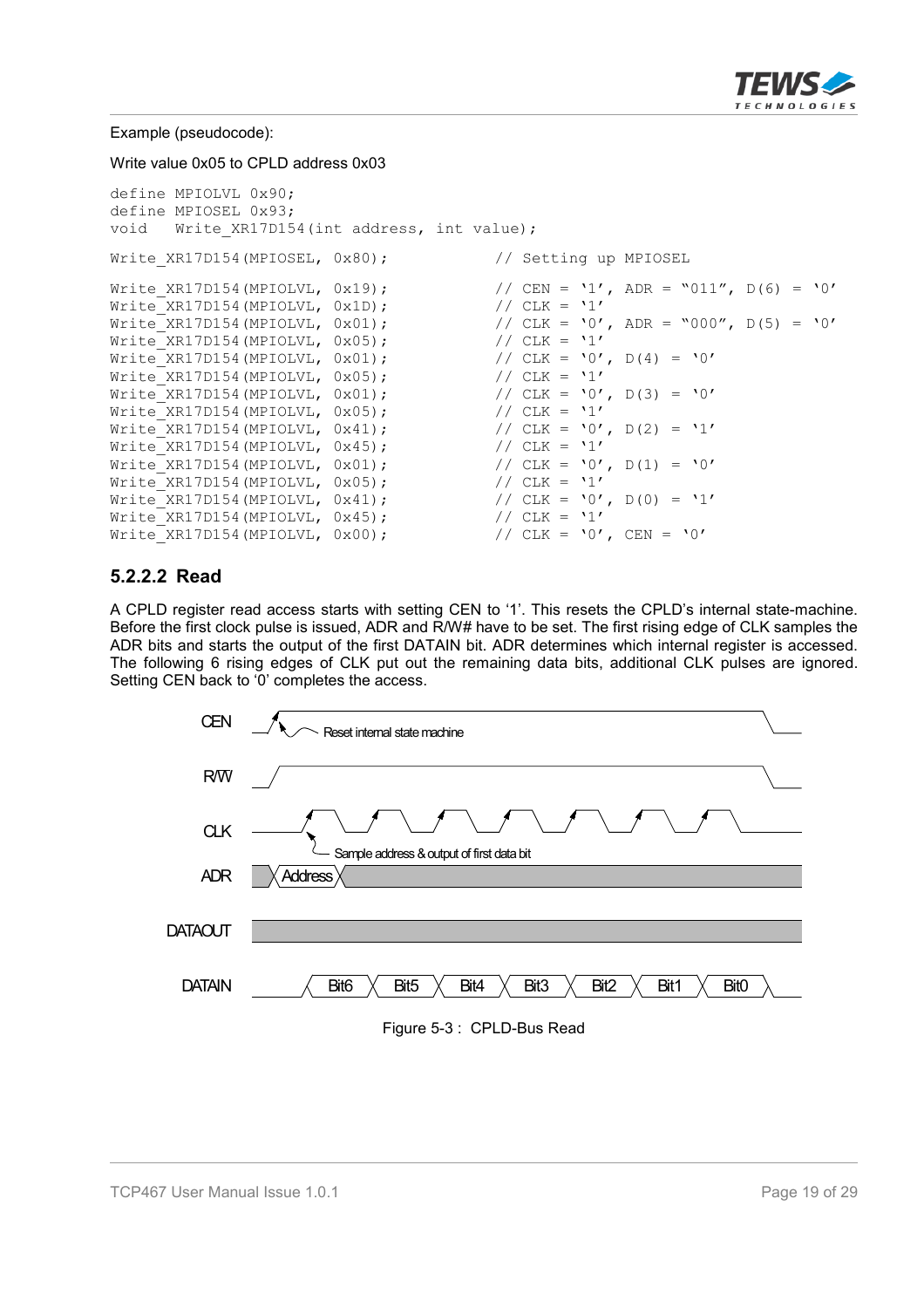

Example (pseudocode):

Read value 0x05 to CPLD address 0x03

```
define MPIOLVL 0x90;
define MPIOSEL 0x93;
int Read XR17D154(int address); // Returns the address' bit 7
int value
Write XR17D154(MPIOSEL, 0x80); // Setting up MPIOSEL
Write XR17D154(MPIOLVL, 0x1B); // CEN = '1', ADR = "011", R/W# = '1'
Write_XR17D154(MPIOLVL, 0x1F); // CLK = '1'
Write XR17D154(MPIOLVL, 0x03); // CLK = '0', ADR = "000"
value |= (Read XR17D154(MPIOLVL) << 6); // Read D(6)
Write XR17D154(MPIOLVL, 0x07); // CLK = '1'
Write_XR17D154(MPIOLVL, 0x03); // CLK = '0'
value | = (Read XR17D154(MPIOLVL) << 5); // Read D(5)
Write XR17D154(MPIOLVL, 0x07); // CLK = '1'
Write XR17D154(MPIOLVL, 0x03); // CLK = '0'
value | = (Read XR17D154(MPIOLVL) << 4); // Read D(4)
Write_XR17D154(MPIOLVL, 0x07); \frac{1}{2} // CLK = '1'<br>Write XR17D154(MPIOLVL, 0x03); \frac{1}{2} // CLK = '0'
Write XR17D154(MPIOLVL, 0x03);value |= (Read_XR17D154(MPIOLVL) << 3); // Read D(3)<br>Write XR17D154(MPIOLVL, 0x07); // CLK = '1'
Write_XR17D154(MPIOLVL, 0x07); \frac{1}{2} // CLK = '1'<br>Write XR17D154(MPIOLVL, 0x03); \frac{1}{2} // CLK = '0'
Write<sup>-</sup>XR17D154(MPIOLVL, 0x03);
value = | = (Read XR17D154(MPIOLVL) << 2); // Read D(2)
Write XR17D154(MPIOLVL, 0x07); // CLK = '1'
Write XR17D154(MPIOLVL, 0x03); // CLK = '0'
value | = (Read XR17D154(MPIOLVL) \lt\lt 1); // Read D(1)
Write XR17D154(MPIOLVL, 0x07); // CLK = '1'
Write XR17D154 (MPIOLVL, 0x03); // CLK = '0'value | = (Read XR17D154(MPIOLVL) << 0); // Read D(0)
Write XR17D154(MPIOLVL, 0x00); // CEN = '0', R/W# = '0'
```
### 5.3 **Serial Interface Channel Setup**

After power-up all transceivers are in shutdown mode, i.e. the outputs are in tri-state mode. Therefore the serial interfaces must be properly set up before they can be used.

The interfaces can be programmed to following Modes:

- $\cdot$  RS232
- RS485/RS422 full-duplex (with optional termination)
- RS485 half-duplex (Master/Slave, with optional termination)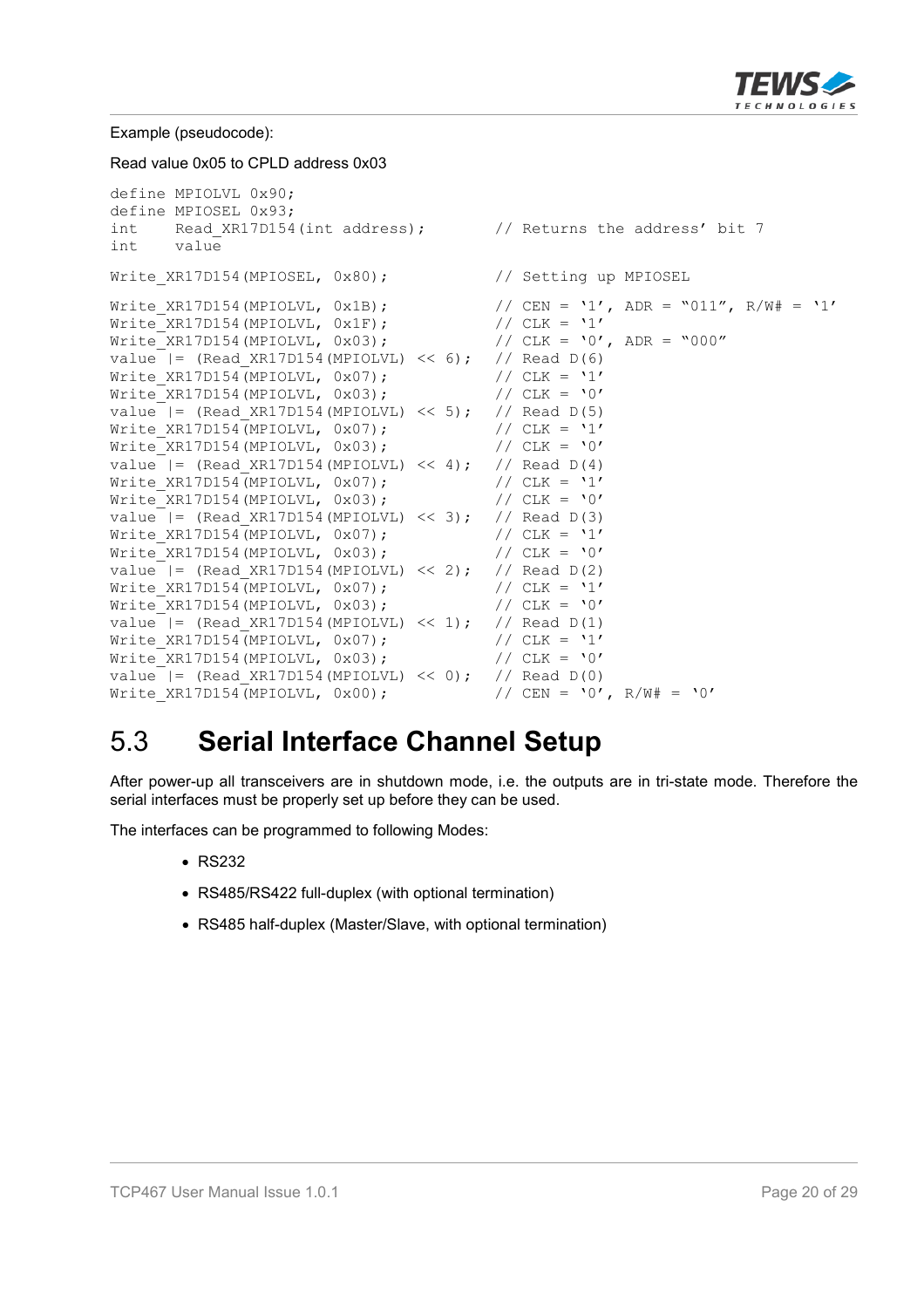

#### **5.3.1 Special Features**

#### **5.3.1.1 Auto RS485 Operation**

In RS485 half duplex applications it is necessary to tristate the driver when it is not active. The XR17D154 provides a special function, the "Auto RS485 Operation" for this purpose. The UART's RTS signal is connected to the driver enable pin of the transceiver. The UART asserts RTS to enable the driver before it starts to send a character and deasserts the RTS signal after a programmable delay after the stop bit of the last transmitted character. The delay optimizes the time needed for the last transmission to reach the farthest station on a long cable network before switching off the line driver.

The Auto RS485 Operation is enabled by FCTR bit 5. The delay is specified in MSR[7:4]

#### **5.3.1.2 RS485 Receiver Control**

In RS485 half duplex applications the driver and receiver are connected with each other. To prevent the echo of local data, the receive line can be inhibited for the time the driver is enabled. This is done by activating the "Auto RS485 Receiver Enable" in the Channel Control Register.

When the Auto RS485 Receiver Enable is not activated in a half duplex application, this will result in a kind of loopback mode. This may be done on purpose to monitor the loopback data for errors which would indicate a line contention. When the channel is unconnected, this may also be used as a build in self test.

#### **5.3.1.3 Slew Rate Limiting**

The SLEW LIMIT control is used to select the slew-rate limiting of the RS232 transmitters and the RS485/RS422 drivers. With SLEW LIMIT asserted, the RS232 transmitters and the RS485/RS422 driver are slew-rate limited to reduce EMI, resulting in a max data rate of 250 kbps. RS232 data rates up to 1 Mbps and RS485/RS422 data rates up to 10 Mbps are possible when SLEW LIMIT is unasserted. SLEW LIMIT can be changed during operation without interrupting data communications.

#### **5.3.1.4 Low-Power Shutdown**

The MAX3161E has a shutdown control input, SHDN. When SHDN is ON, the charge pump and transmitters are shut down and supply current is reduced to 10nA. The RS232 receiver outputs remain active if in RS232 mode. The charge-pump capacitors must be recharged when coming out of shutdown before resuming operation in either RS232 or RS485/RS422 mode.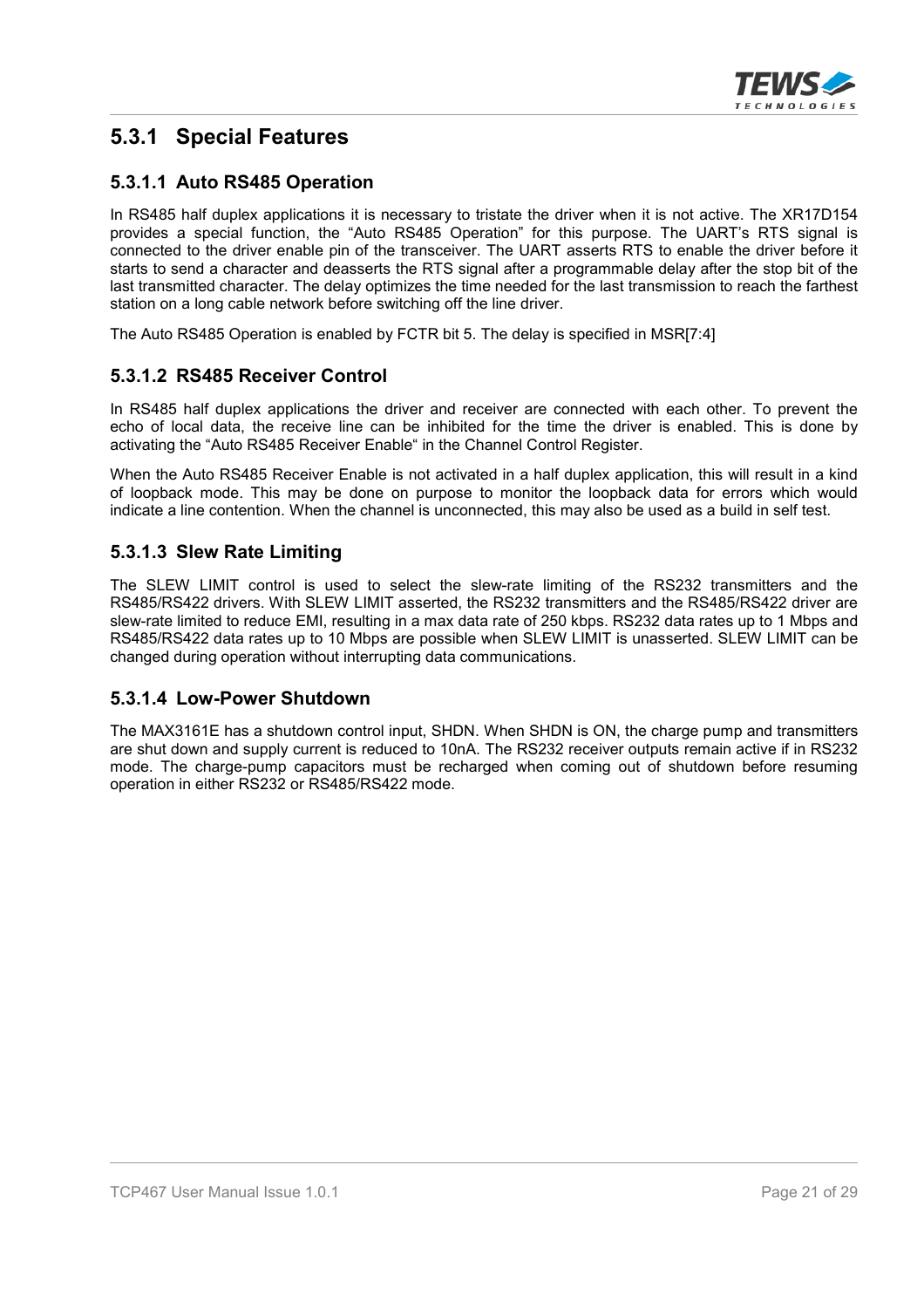

#### **5.3.2 Channel Setup**

Each interface channel must be set up in its associated Channel Control Register in the CPLD. Depending on the interface configuration the "Auto RS485 Operation" must be activated in the Feature Control Register in the XR17D154. Refer to the next chapter "RS485/RS422 Configuration Examples" to find out which interface configurations suits your needs.

The following table shows how to program the interfaces to the commonly used modes:

| Bit            | Symbol                  | Reset<br>Value                  | RS232                           | Multidrop<br>RS422 | 요<br>RS422 | 묘<br>(Master)<br>RS485 | 요<br>RS485<br>Slave | 읖<br>RS485 |
|----------------|-------------------------|---------------------------------|---------------------------------|--------------------|------------|------------------------|---------------------|------------|
|                | <b>CPLD</b>             |                                 | <b>Channel Control Register</b> |                    |            |                        |                     |            |
| $\mathbf 0$    | RS485/RS232#            | <b>OFF</b>                      | <b>OFF</b>                      | <b>ON</b>          | <b>ON</b>  | ON                     | ON                  | <b>ON</b>  |
| $\mathbf{1}$   | <b>HDPLX</b>            | <b>OFF</b>                      | <b>OFF</b>                      | <b>OFF</b>         | <b>OFF</b> | <b>OFF</b>             | <b>OFF</b>          | ON         |
| 2              | <b>RENA</b>             | <b>OFF</b>                      | <b>OFF</b>                      | <b>OFF</b>         | <b>OFF</b> | <b>OFF</b>             | <b>OFF</b>          | ON         |
| 3              | <b>RTERM</b>            | <b>OFF</b>                      | <b>OFF (1)</b>                  | ON(2)              | ON         | ON                     | ON(2)               | <b>OFF</b> |
| $\overline{4}$ | <b>TTERM</b>            | <b>OFF</b>                      | <b>OFF (1)</b>                  | <b>OFF</b>         | <b>OFF</b> | <b>ON</b>              | ON(2)               | ON(2)      |
| 5              | <b>SLEW LIMIT</b>       | <b>OFF</b>                      | User                            | User               | User       | User                   | User                | User       |
| 6              | <b>SHDN</b>             | ON                              | <b>OFF</b>                      | <b>OFF</b>         | <b>OFF</b> | <b>OFF</b>             | <b>OFF</b>          | <b>OFF</b> |
|                | XR17D154                | Feature Control Register (FCTR) |                                 |                    |            |                        |                     |            |
| 5              | Auto RS485<br>Operation | <b>OFF</b>                      | <b>OFF</b>                      | <b>OFF</b>         | <b>OFF</b> | <b>OFF</b>             | <b>ON</b>           | ON         |

(1) RTERM / TTERM settings are ignored in RS232 mode.

(2) Depends on bus configuration. Terminate only if the transceiver is the end-point of the bus.

### 5.4 **RS485/RS422 Configuration Examples**

#### **5.4.1 RS422 Multidrop**

| <b>RS485</b> | <b>HDPLX</b> | <b>RENA</b> | <b>RTERM</b> | <b>ERM</b> | TR[5] |
|--------------|--------------|-------------|--------------|------------|-------|
| ΟN           | JFF.         | JFF.        | ON*          | OFF        | OFF   |

\* Terminate only if the device is a receiver and the end-point of the bus.



Figure 5-4 : RS422 Multidrop Configuration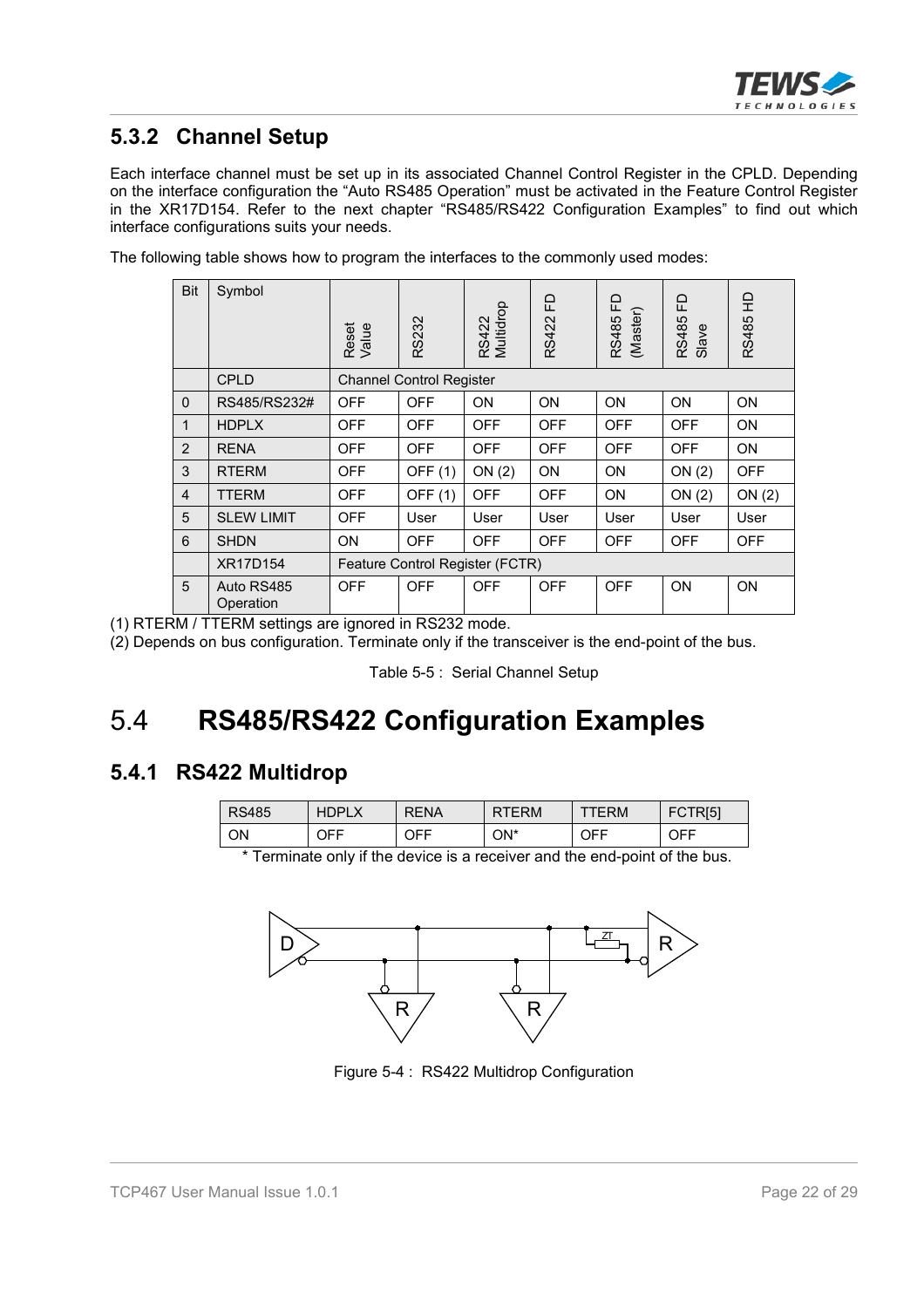

#### **5.4.2 RS422 Full Duplex Point to Point**



Figure 5-5: RS422 Full Duplex Point to Point Configuration

### **5.4.3 RS485 Full Duplex Point to Point**



Figure 5-6: RS485 Full Duplex Point to Point Configuration

### **5.4.4 RS485 Half Duplex Point to Point**



Figure 5-7: RS485 Half Duplex Point to Point Configuration

#### **5.4.5 RS485 Full Duplex Multi-point**

Also referred to as "party-line"

#### **Master**

**Slave**

| <b>RS485</b> | HГ<br>ופר | <b>RENA</b> | ERM<br>R | ERM | <b>TR[5]</b><br>- FC⊾ |
|--------------|-----------|-------------|----------|-----|-----------------------|
| ON           | OFF       | JFF.        | ON       | ΟN  | OFF                   |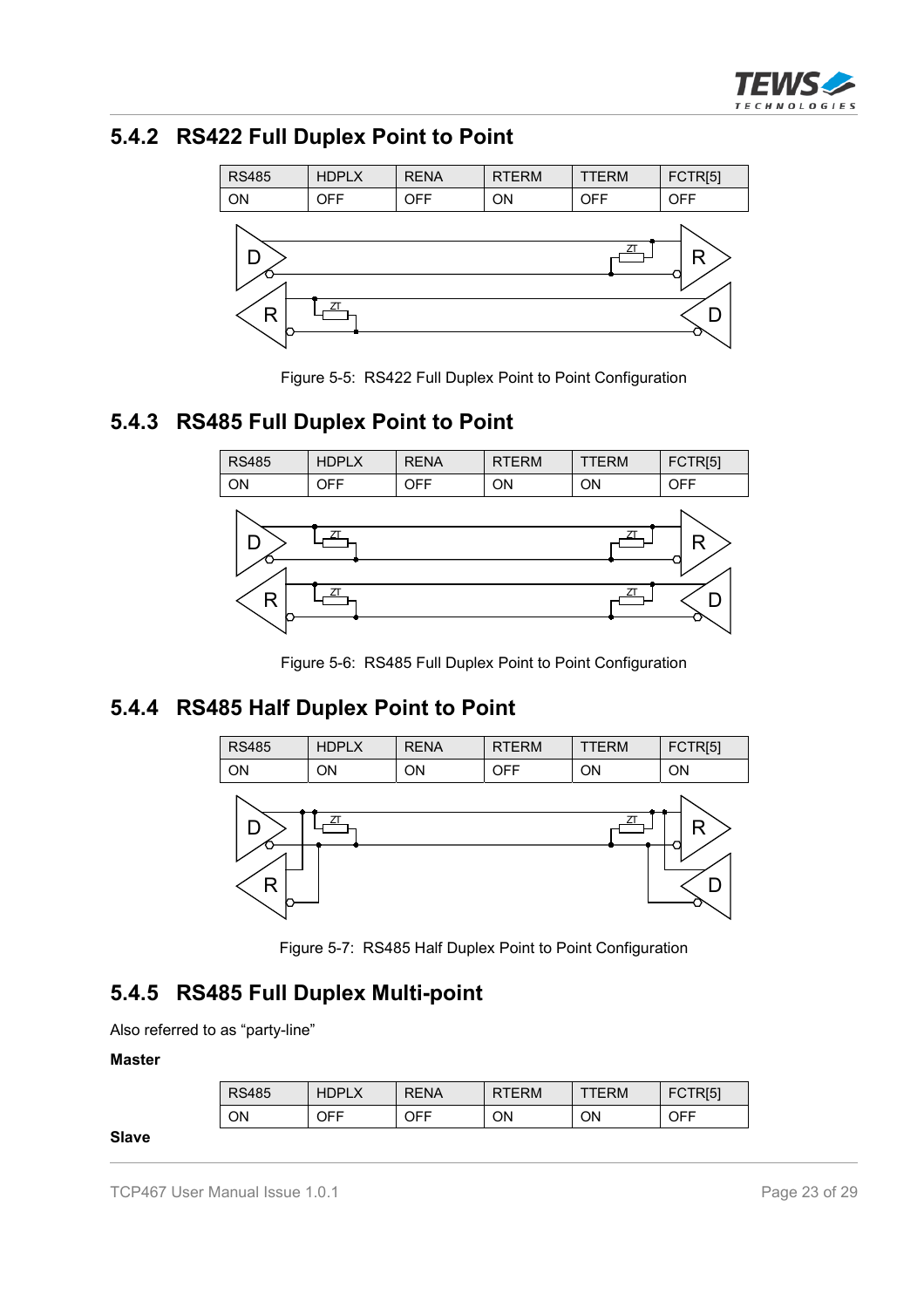

| <b>RS485</b> | <b>HDPLA</b> | <b>RENA</b> | ERM <sup>.</sup> | ∶RΜ | FCTR <sub>[5]</sub> |
|--------------|--------------|-------------|------------------|-----|---------------------|
| ON           | JFF.         | JFF.        | ON*              | ON* | ΟN                  |

\* Terminate only if the device is the end-point of the bus.



Figure 5-8: RS485 Full Duplex Multi-Point Configuration

### **5.4.6 RS485 Half Duplex Multi-point**

Also referred to as "party-line"

| <b>RS485</b>                                                         | <b>HDPLX</b> | <b>RENA</b> | <b>RTERM</b> | TERM | FCTR[5] |
|----------------------------------------------------------------------|--------------|-------------|--------------|------|---------|
| ON                                                                   | OΝ           | ΟN          | OFF          | ON*  | ΟN      |
| * Texas basic color Citter derives to the second control of the book |              |             |              |      |         |

Terminate only if the device is the end-point of the bus.



Figure 5-9: RS485 Half Duplex Multi-Point Configuration

### 5.5 **I/O Electrical Interface**

#### **5.5.1 ±15kV ESD Protection**

The receiver inputs and transmitter outputs are characterized for ±15kV ESD protection using the Human Body Model.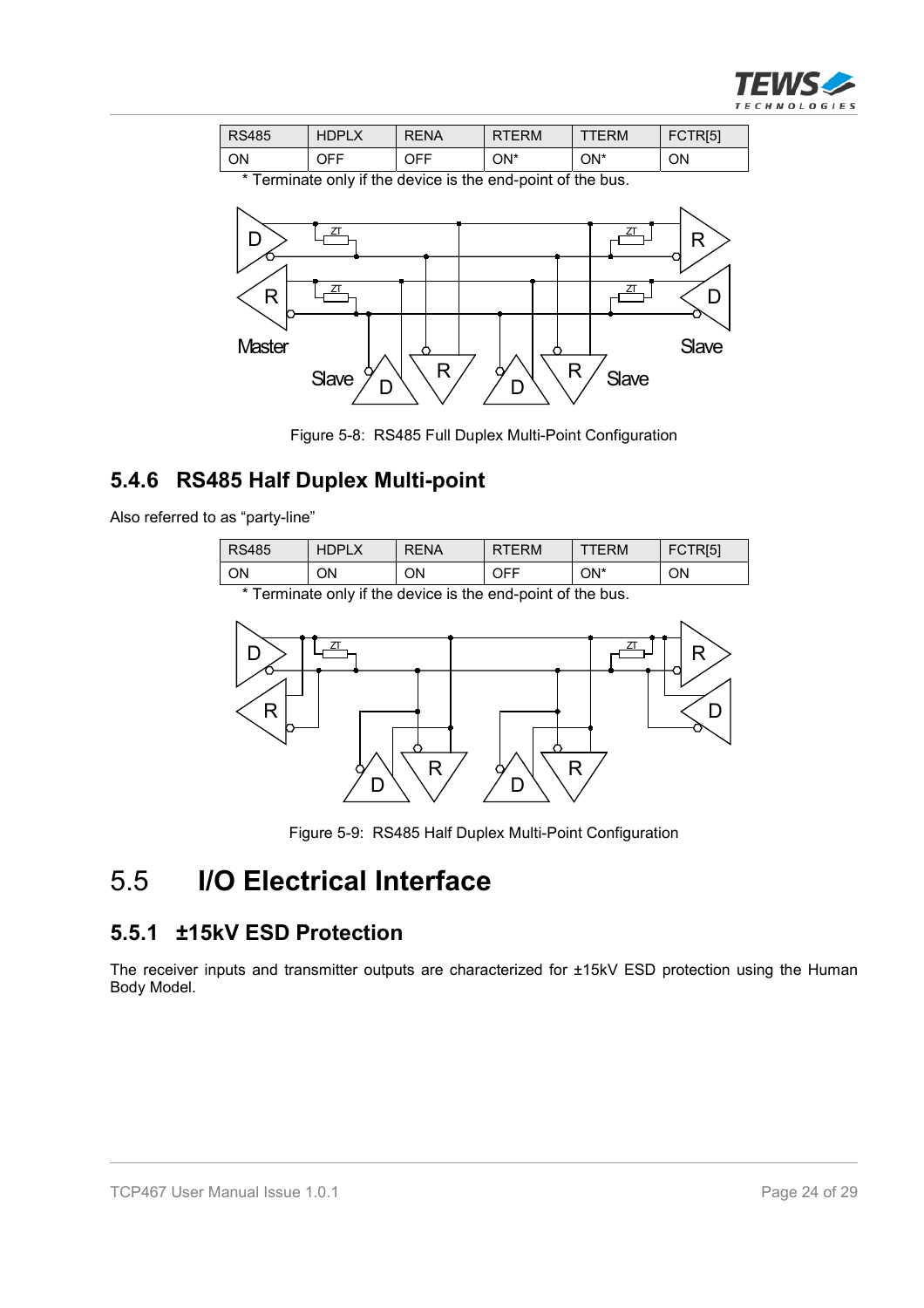

#### **5.5.2 RS232 Transceivers**

The RS232 transmitters are inverting-level translators that convert CMOS-logic levels to ±5V EIA/TIA-232 compliant levels. The transmitters are guaranteed at a 250 kbps data rate in slew-rate limited mode with worst-case loads of  $3k\Omega$  in parallel with 1000pF. Data rates up to 1 Mbps can be achieved by not asserting SLEW LIMIT. When powered down or in shutdown, the outputs are high impedance and can be driven to ±13.2V.

The receivers convert RS232 signals to CMOS-logic output levels. All receivers have inverting outputs that remain active in shutdown. The MAX3161E permit their receiver inputs to be driven to ±25V. Floating receiver input signals are pulled to ground through internal  $5k\Omega$  resistors, forcing the outputs to a logic-high.

#### **5.5.3 RS485/RS422 Transceivers**

The RS485/RS422 transceivers feature fail-safe circuitry that guarantees a logic-high receiver output when the receiver inputs are open or shorted, or when they are connected to a terminated transmission line with all drivers disabled. They also feature selectable reduced slew-rate drivers that minimize EMI and reduce reflections caused by improperly terminated cables, allowing error-free data transmission up to 250 kbps. The transmitters can operate at speeds up to 10 Mbps with the slew-rate limiting disabled. Drivers are shortcircuit current limited and thermally limited to protect them against excessive power dissipation. Half-duplex communication is enabled by driving HDPLX high.

#### **5.5.4 Termination**

The receive and the transmit line can be terminated with a  $120\Omega$  termination resistor. The termination is software selectable.

### 5.6 **Block Diagram**



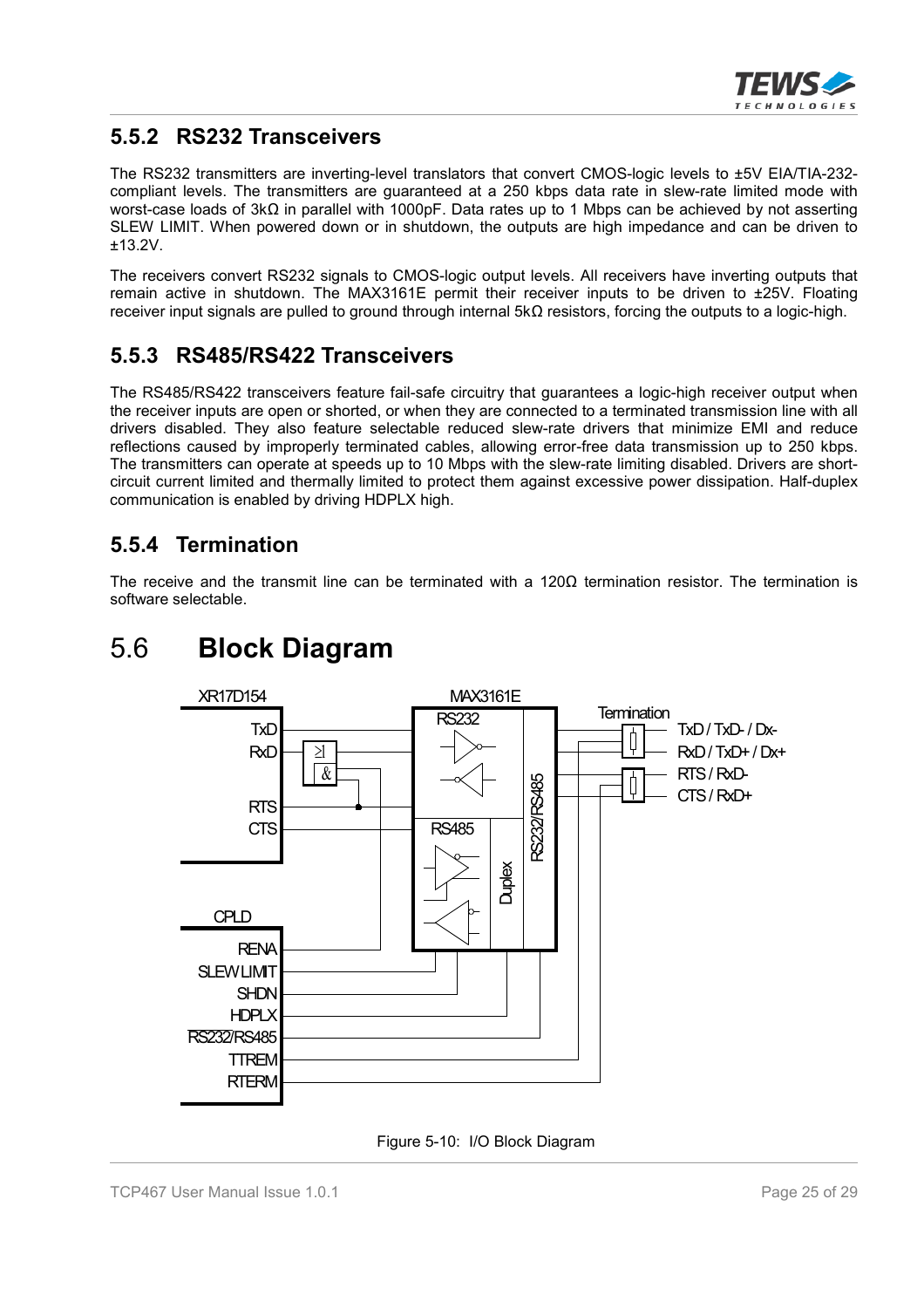

# **6 Programming Hints**

# 6.1 **UART Baud Rate Programming**

Each of the 4 UART channels of the TCP467 provides a programmable Baud Rate Generator. The clock of the XR17D154 UART can be divided by any divisor from 1 to  $2^{16}$  – 1. The divisor can be programmed by the UART channel DLM (Divisor MSB) and DLL (Divisor LSB) registers. After a reset bit 7 of the UART channels MCR register defaults to '0' and the divisor value is 0xFFFF.

The basic formula of baud rate programming is:

$$
Baud Rate = \frac{44.2368MHz}{16 \cdot Divisor \cdot (1+3 \cdot MCR[7])}
$$

| <b>Baud Rate</b><br>$MCR[7] = 0$ | <b>Baud Rate</b><br>$MCR[7] = 1$ | <b>Divisor</b> | <b>DLM</b><br><b>Value</b> | <b>DLL</b><br>Value |
|----------------------------------|----------------------------------|----------------|----------------------------|---------------------|
| 400                              | 100                              | 0x1B00         | 0x1B                       | 0x00                |
| 600                              | 150                              | 0x1200         | 0x12                       | 0x00                |
| 1200                             | 300                              | 0x0900         | 0x09                       | 0x00                |
| 2400                             | 600                              | 0x0480         | 0x04                       | 0x80                |
| 4800                             | 1200                             | 0x0240         | 0x02                       | 0x40                |
| 9600                             | 2400                             | 0x0120         | 0x01                       | 0x20                |
| 19.2k                            | 4800                             | 0x0090         | 0x00                       | 0x90                |
| 38.4k                            | 9600                             | 0x0048         | 0x00                       | 0x48                |
| 57.6k                            | 14.4k                            | 0x0030         | 0x00                       | 0x30                |
| 115.2k                           | 28.8k                            | 0x0018         | 0x00                       | 0x18                |
| 230.4k                           | 57.6k                            | 0x000C         | 0x00                       | 0x0C                |
| 460.8k                           | 115.2k                           | 0x0006         | 0x00                       | 0x06                |
| 921.6k                           | 230.4k                           | 0x0003         | 0x00                       | 0x03                |
| 1382.4k                          | 345.6k                           | 0x0002         | 0x00                       | 0x02                |
| 2764.8k                          | 691.2k                           | 0x0001         | 0x00                       | 0x01                |

Examples for standard baud rates are given in following chart:

Table 6-1 : UART Baud Rate Programming

To calculate a divisor value for a given baud rate, use following formula:

$$
Divisor = \frac{44.2368MHz}{16 \cdot Baud Rate \cdot (1 + 3 \cdot MCR[7])}
$$

The sampling rate for a UART channel can be set to 8x (normal operation is 16x) in the 8XMODE register. Transmit and receive data rates will double by selecting 8x sample rate.

The maximum achievable baud rate is 5.5296 Mbps (Divisor = 0x0001 & 8x sampling rate).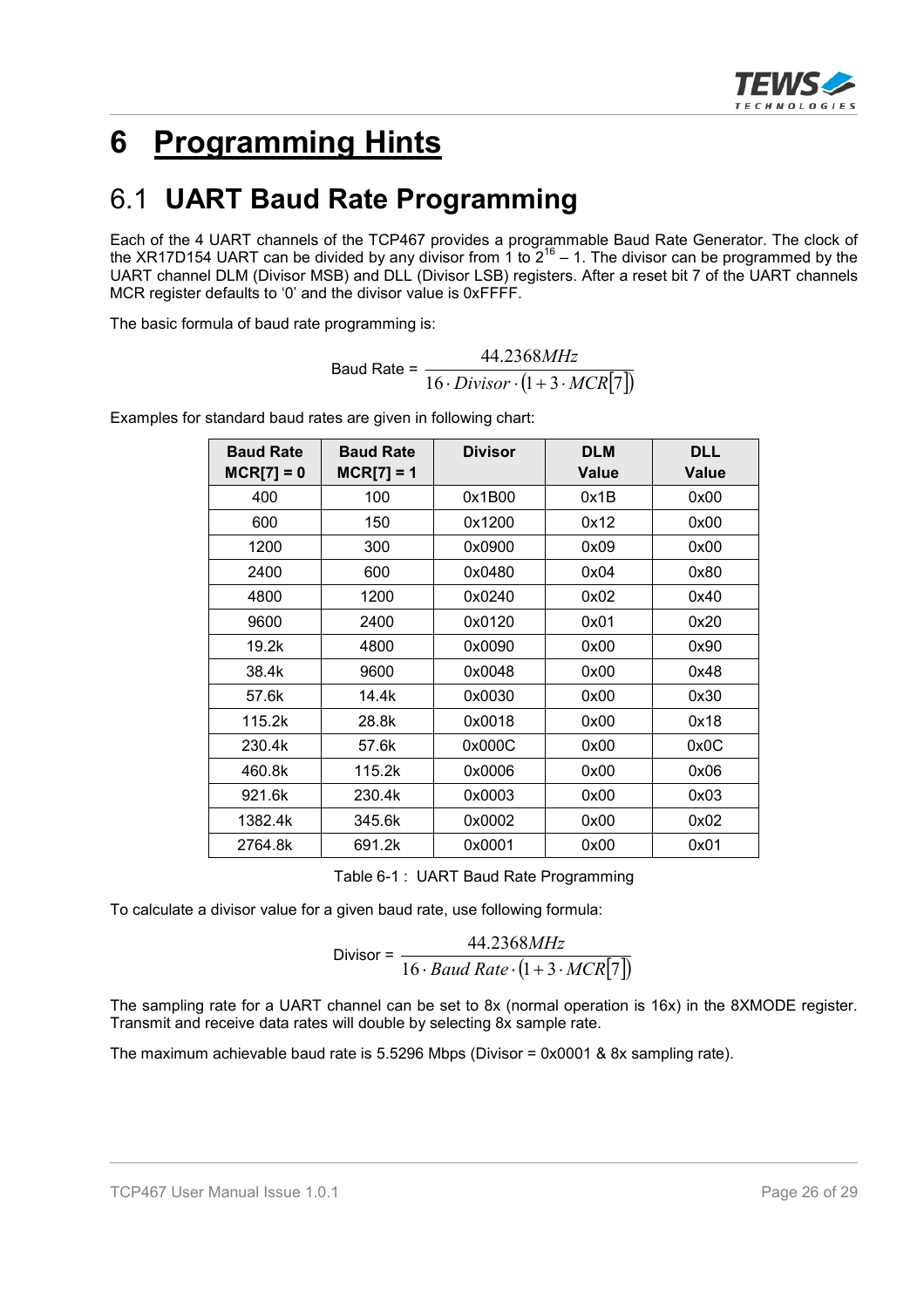

These steps should be used to modify the DLM, DLL registers of an UART channel:

- 1. Write 0x80 to the LCR register of the UART channel (enable access to the DLM, DLL registers).
- 2. Program the DLM, DLL registers of the UART channel.
- 3. Write normal operation byte value to the LCR register of the UART channel.

These steps should be used to modify MCR register bit 7 of an UART channel (set baud rate generator prescaler):

- 1. Set UART channel EFR register bit 4 to '1' (enable modification of MCR register bits 5-7).
- 2. Modify UART channel MCR register bit 7.
- 3. Set UART channel EFR register bit 4 to '0' (latch modified MCR register setting).

**Note that the maximum baud rate for RS232 channel is 921.6 kps. Thus the minimum divisor value for RS232 channels is 0x0003 with MCR[7] = 0.**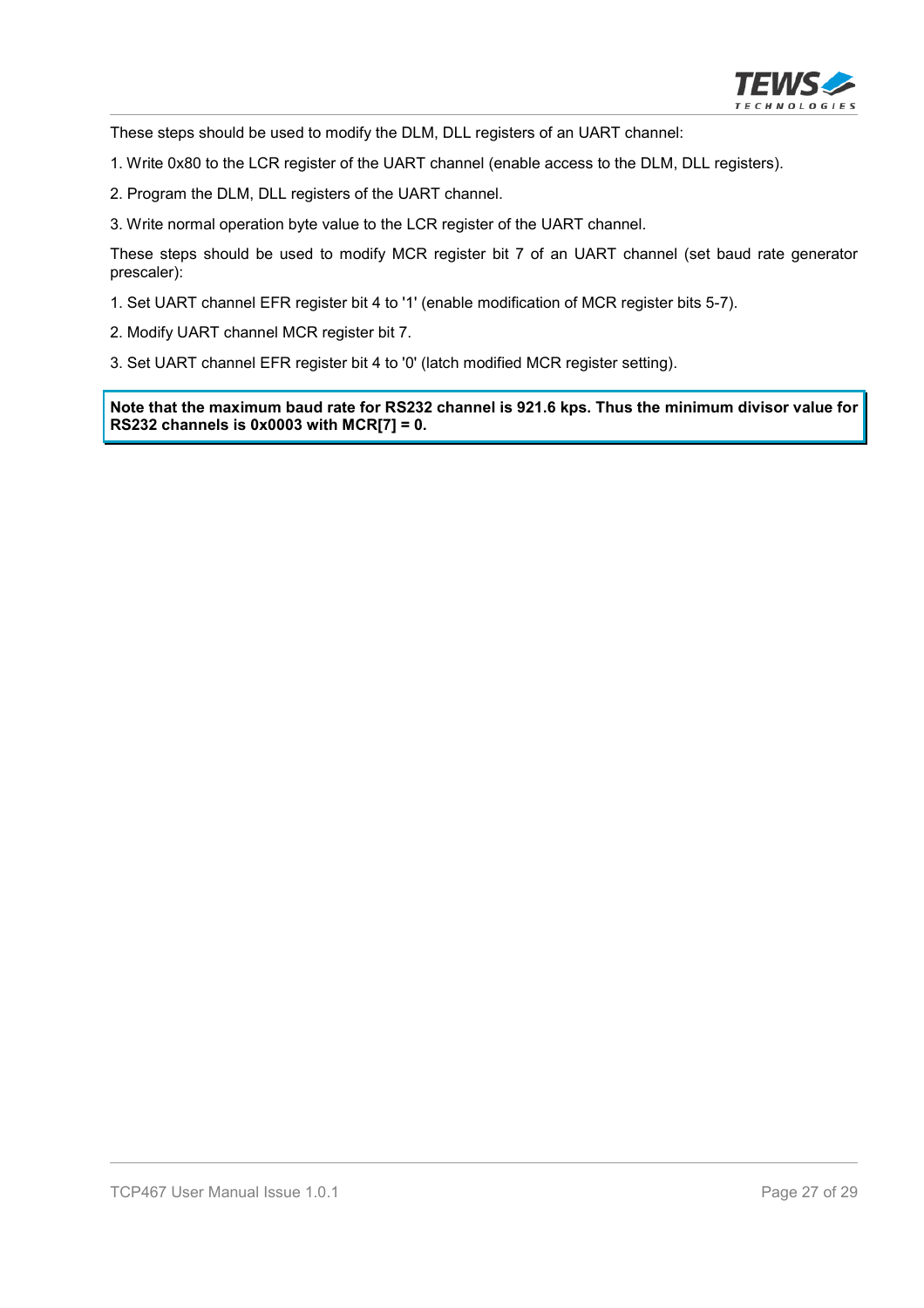

# **7 Pin Assignment – I/O Connector**

The TCP467 front panel I/O connector is a RJ45 modular jack connector (e.g.Tyco Electronics 5558250-1).



Figure 7-1 : I/O Connector Pinout

# 7.1 **Front Panel I/O Connector (TCP467-10R)**

| Pin | <b>Signal RS232</b> | <b>Signal RS422</b>                 |
|-----|---------------------|-------------------------------------|
| 1   |                     |                                     |
| 2   |                     |                                     |
| 3   |                     | $TxD+$                              |
| 4   | <b>GND</b>          | <b>GND</b>                          |
| 5   | RxD                 | +5V Termination Supply<br>(unfused) |
| 6   | TxD                 | TxD-                                |
| 7   | <b>CTS</b>          | $RxD+$                              |
| 8   | <b>RTS</b>          | RxD-                                |

Table 7-1 : Pin Assignment RJ45 Front Panel I/O Connector

The RS232 pinout is compliant to TIA/EIA-561 (EIA-232D).

# 7.2 **Front Panel I/O Connector (TCP467-11R)**

| Pin | <b>Signal RS232</b> | <b>Signal RS422</b> |
|-----|---------------------|---------------------|
| 1   |                     |                     |
| 2   | <b>RTS</b>          | TxD+                |
| 3   | <b>GND</b>          | <b>GND</b>          |
| 4   | TxD                 | TxD-                |
| 5   | RxD                 | RxD-                |
| 6   | <b>GND</b>          | GND                 |
| 7   | <b>CTS</b>          | $RxD+$              |
| 8   |                     |                     |

Table 7-2 : Pin Assignment RJ45 Front Panel I/O Connector

The RS232 pinout is compliant to TIP866-TM-20 or to the "Motorola Standard". The RS422 pinout is compliant to TIP866-TM-20.